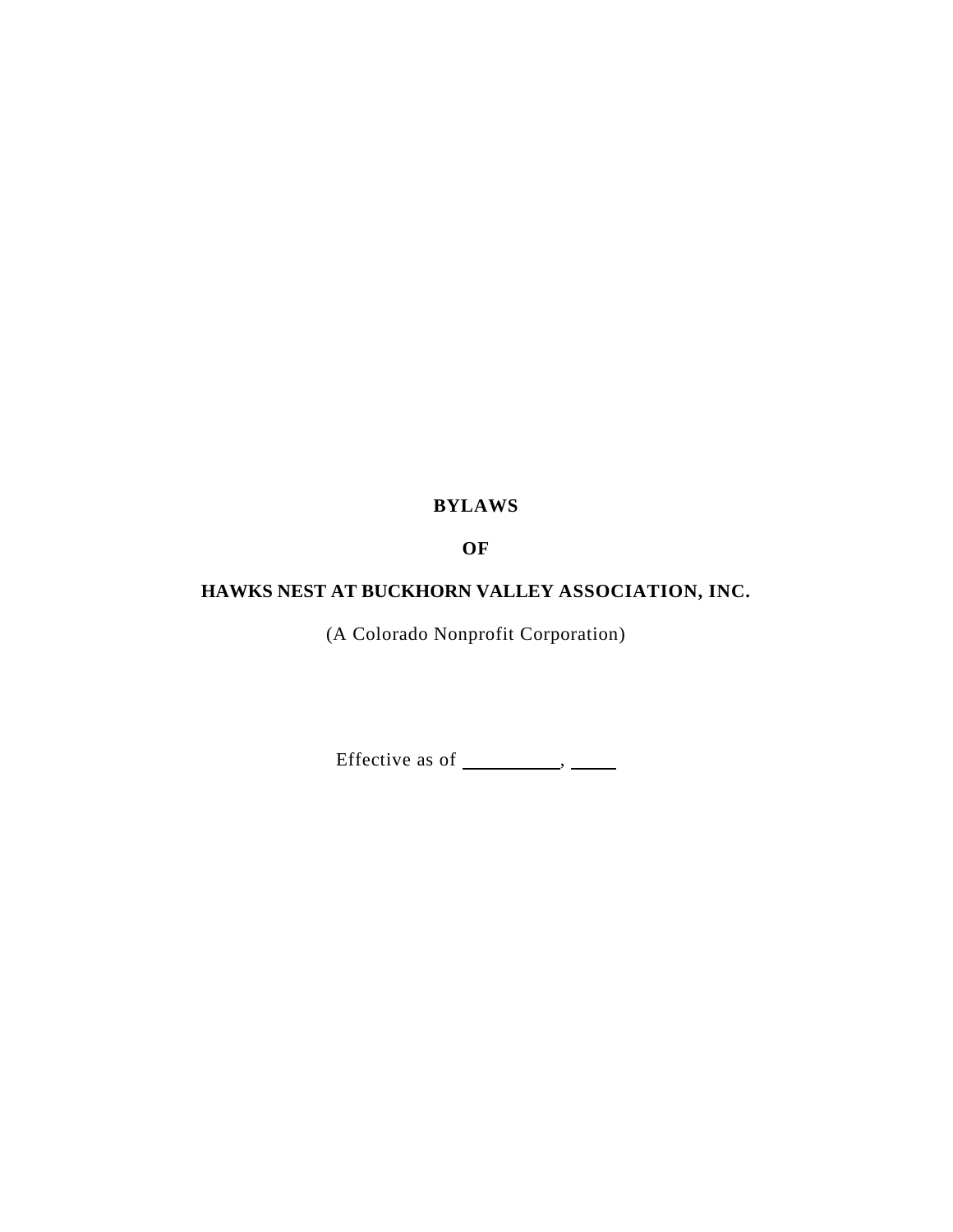# TABLE OF CONTENTS

| 1.  |  |
|-----|--|
| 2.  |  |
|     |  |
|     |  |
| 1.  |  |
| 2.  |  |
|     |  |
|     |  |
| 1.  |  |
| 2.  |  |
| 3.  |  |
| 4.  |  |
| 5.  |  |
| 6.  |  |
|     |  |
|     |  |
| 1.  |  |
| 2.  |  |
| 3.  |  |
| 4.  |  |
| 5.  |  |
| 6.  |  |
| 7.  |  |
| 8.  |  |
| 9.  |  |
| 10. |  |
| 11. |  |
|     |  |
|     |  |
| 1.  |  |
| 2.  |  |
| 3.  |  |
| 4.  |  |
| 5.  |  |
| 6.  |  |
| 7.  |  |
| 8.  |  |
| 9.  |  |
| 10. |  |
| 11. |  |
| 12. |  |
| 13. |  |
| 14. |  |
|     |  |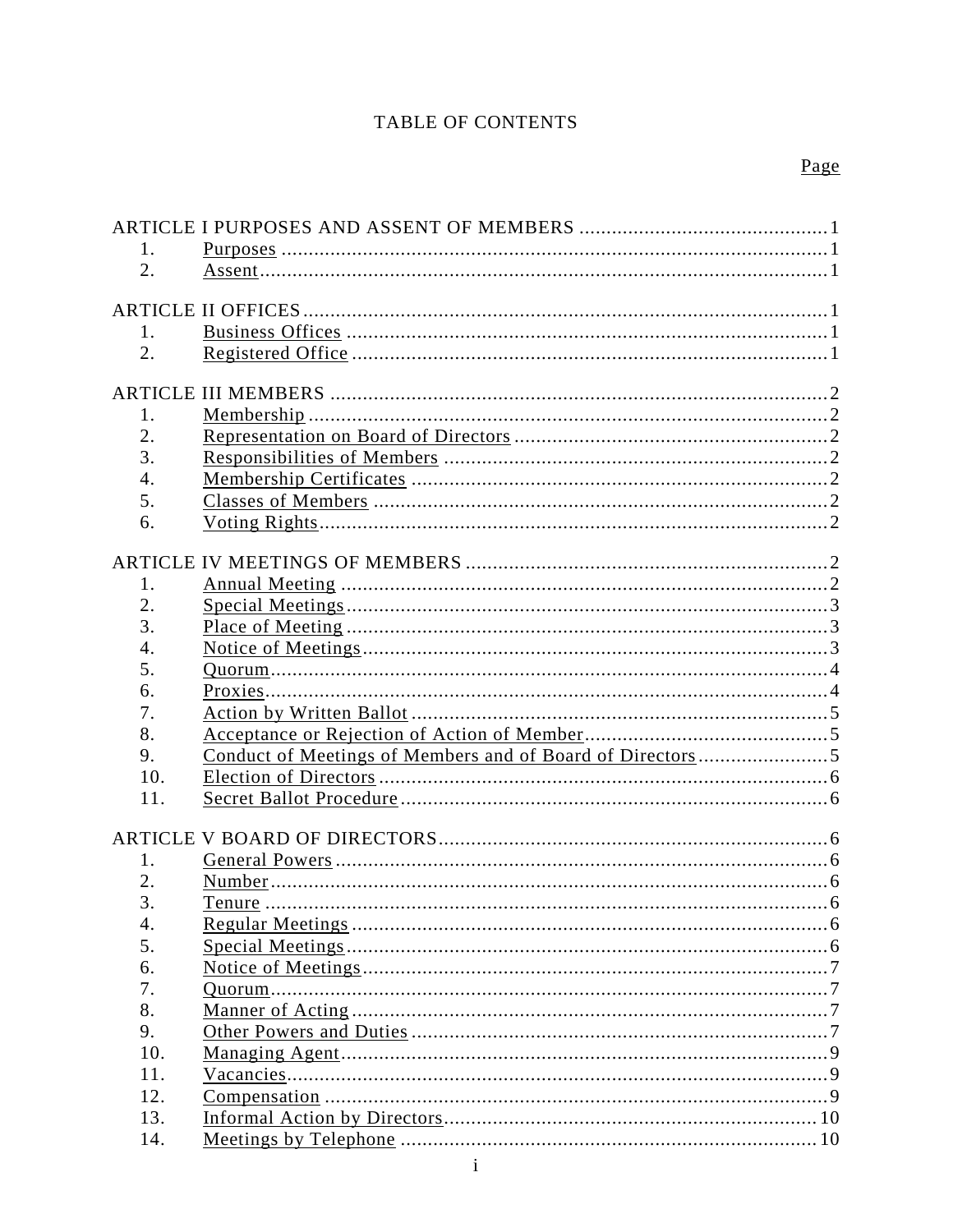| 1.               |                                                               |  |
|------------------|---------------------------------------------------------------|--|
| 2.               |                                                               |  |
| 3.               |                                                               |  |
| 4.               |                                                               |  |
| 5.               |                                                               |  |
| 6.               |                                                               |  |
| 7.               |                                                               |  |
| 8.               |                                                               |  |
| 9.               |                                                               |  |
|                  |                                                               |  |
|                  |                                                               |  |
| 1.               |                                                               |  |
|                  |                                                               |  |
|                  | ARTICLE VIII STANDARDS OF CONDUCT FOR OFFICERS AND            |  |
|                  |                                                               |  |
|                  |                                                               |  |
|                  |                                                               |  |
| 1.               |                                                               |  |
| 2.               |                                                               |  |
| 3.               |                                                               |  |
| 4.               |                                                               |  |
| 5.               |                                                               |  |
|                  |                                                               |  |
|                  |                                                               |  |
| 1.               |                                                               |  |
|                  |                                                               |  |
|                  |                                                               |  |
| 1.               |                                                               |  |
| 2.               | Compliance with the Colorado Common Interest Ownership Act 15 |  |
| 3.               |                                                               |  |
|                  |                                                               |  |
|                  |                                                               |  |
|                  |                                                               |  |
|                  |                                                               |  |
|                  |                                                               |  |
|                  |                                                               |  |
| 1.               |                                                               |  |
| 2.               |                                                               |  |
| 3.               |                                                               |  |
| $\overline{4}$ . |                                                               |  |
|                  |                                                               |  |
|                  | ARTICLE XV BOOKS AND RECORDS; STATEMENT OF ACCOUNT  17        |  |
| 2.               |                                                               |  |
| $\overline{4}$ . |                                                               |  |
|                  |                                                               |  |
|                  |                                                               |  |
|                  |                                                               |  |
|                  |                                                               |  |
|                  |                                                               |  |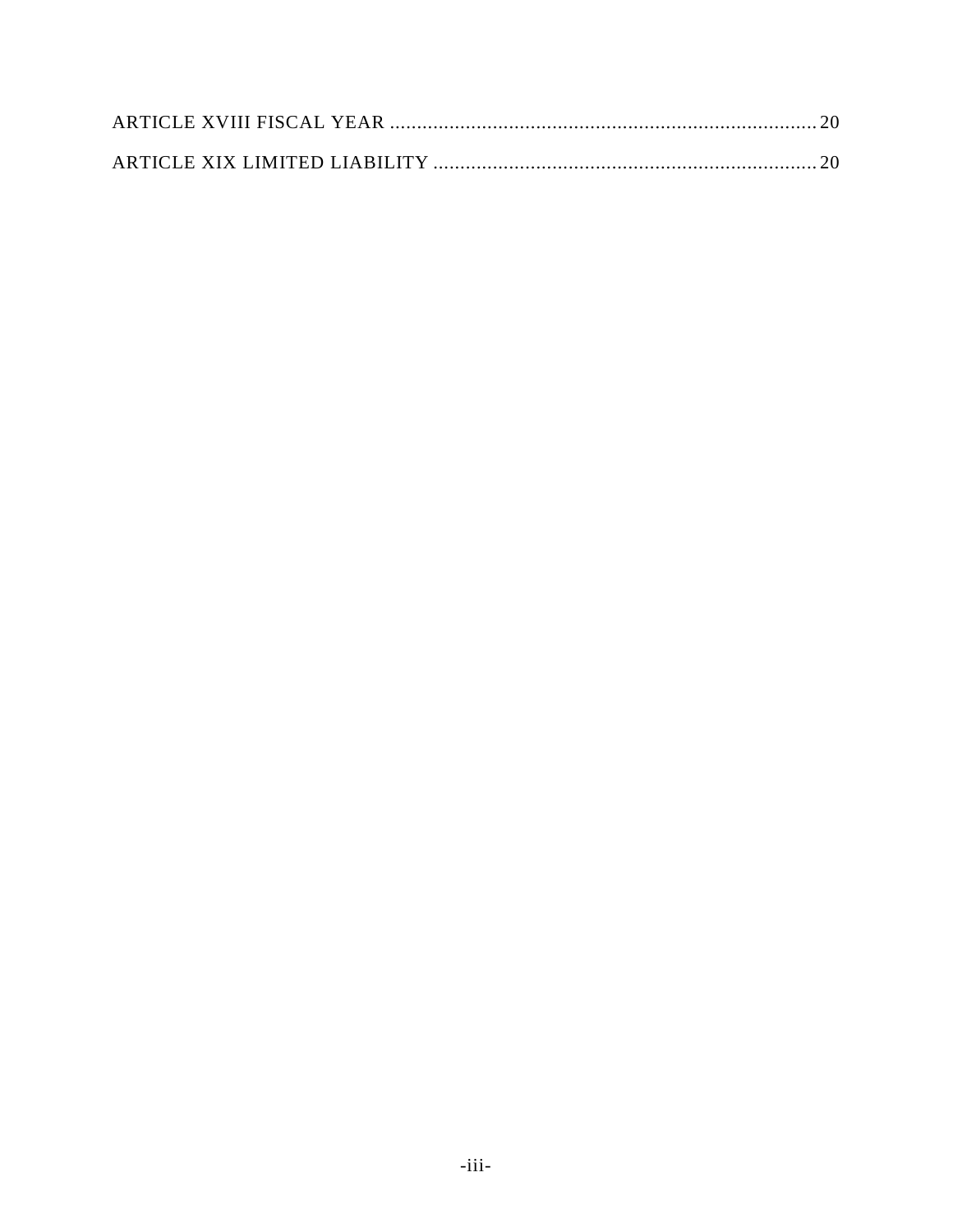#### **BYLAWS OF HAWKS NEST AT BUCKHORN VALLEY ASSOCIATION, INC.**

(a Colorado Nonprofit Corporation)

The name of the corporation shall be Hawks Nest at Buckhorn Valley Association, Inc., a Colorado nonprofit corporation (the "Association"). Capitalized terms not otherwise defined herein shall have those meanings set forth in the Declaration of Covenants, Conditions, and Restrictions for Hawks Nest at Buckhorn Valley recorded in the records of the Clerk and Recorder of Eagle County, Colorado, on December 10, 2014, at Reception No. 201421323, as amended, modified or supplemented from time to time (the "Declaration"). All capitalized terms not otherwise defined herein shall have the meanings provided in the Declaration.

#### **ARTICLE I PURPOSES AND ASSENT OF MEMBERS**

1. Purposes. The specific purposes for which the Association is formed are (i) to provide for maintenance, preservation, and control of the Lots and Common Elements within that certain tract of real property situated in Eagle County, Colorado, as more fully described in Exhibit A of the Declaration; and (ii) to promote the health, safety, and welfare of the Owners, residents, and occupants of the property described above (the "Project").

2. Assent. All present or future Owners, tenants, future tenants, or any other person using the facilities of the Project in any manner are subject to these Bylaws and any rules adopted by the Board of Directors pursuant to these Bylaws. The mere acquisition or rental of any of the Lots of the Project or the mere act of occupancy of one of those Lots shall constitute an acceptance and ratification of these Bylaws and an agreement to comply with said rules.

#### **ARTICLE II OFFICES**

1. Business Offices. The initial principal office of the Association in the State of Colorado shall be located at 11 Bridger Drive, Gypsum, Colorado 81637. The Association may have such other offices, either within or without the State of Colorado, as the Board of Directors may determine or as the affairs of the Association may require from time to time.

2. Registered Office. The Association shall have and continuously maintain in the State of Colorado a registered office, and a registered agent whose office is identical with such registered office, as required by the Colorado Revised Nonprofit Corporation Act. The registered office may be, but need not be, identical with the principal office in the State of Colorado, and the address of the registered office may be changed from time to time by the Board of Directors.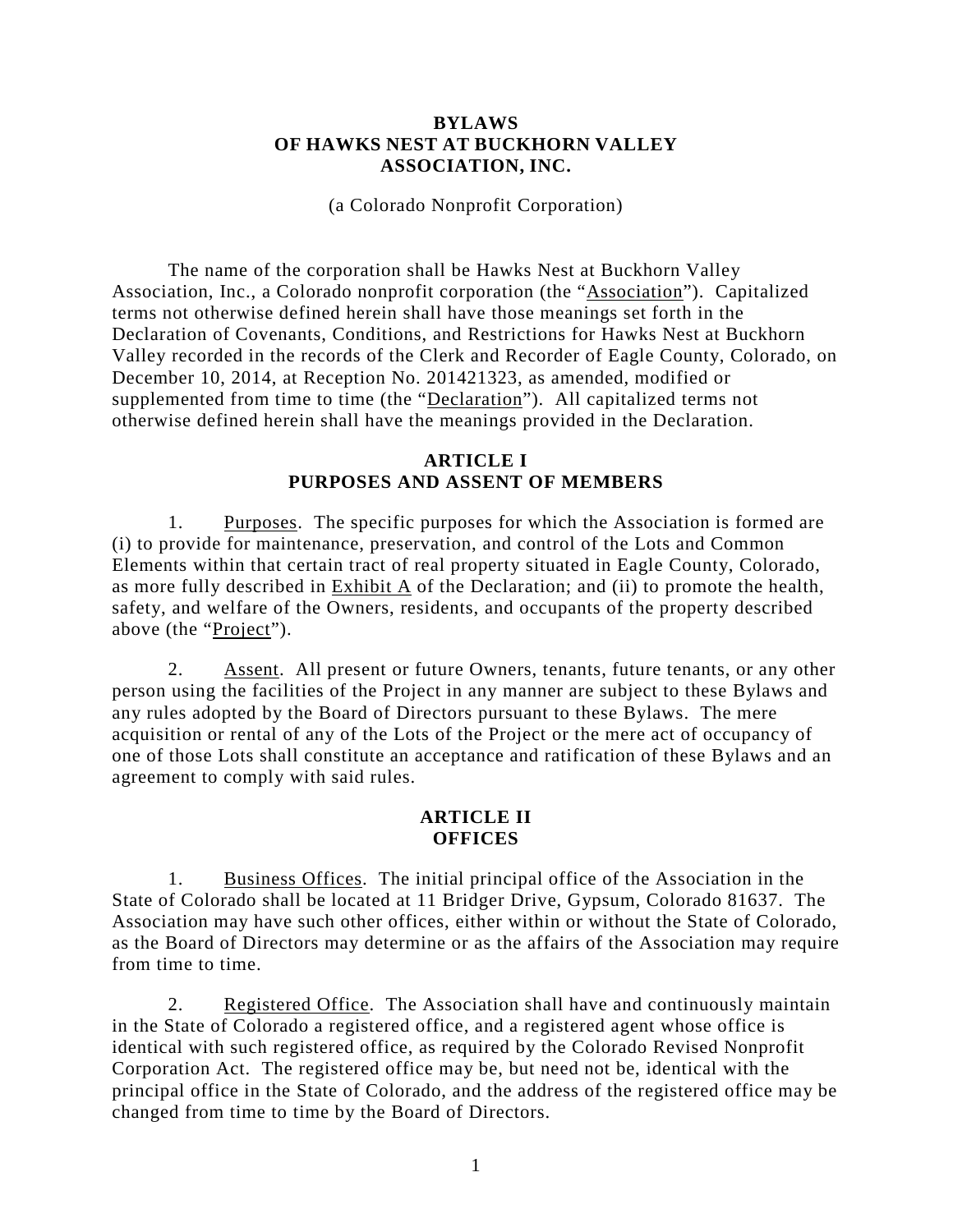### **ARTICLE III MEMBERS**

1. Membership. Ownership of a Lot is required in order to qualify for membership in the Association.

2. Representation on Board of Directors. If title to a Lot is held by a firm, corporation, partnership, association or other legal entity or any combination thereof, or if any individual or entity shall have title to more than one Lot, then in either case that individual or entity may appoint, by a writing furnished to the Association, a delegate to represent each such Lot as a candidate for, and if elected, as a member of, the Board of Directors. Such delegate shall not vote as a Member of the Association unless such person shall be appointed by a proxy executed in conformance with Paragraph 6 of ARTICLE IV of these Bylaws to cast the voting interest of the Lot which he or she represents.

3. Responsibilities of Members. Any person, including Declarant, on becoming an owner of a Lot, shall automatically become a Member of the Association and shall be subject to these Bylaws. Such membership shall terminate without any formal action by the Association whenever such person ceases to own a Lot, but such termination shall not relieve or release any such former owner from any liability or obligation incurred under, or in any way connected with, the Association during the period of such ownership, or impair any rights or remedies which the Board of Directors of the Association or others may have against such former owner arising out of ownership of the Lot and membership in the Association and the covenants and obligations incident thereto.

4. Membership Certificates. No certificates of stock shall be issued by the Association, but the Board of Directors may, if it so elects, issue membership cards to Owners of Lots. Such membership cards shall be surrendered to the Secretary of the Association whenever ownership of the Lot designated on the card shall terminate.

5. Classes of Members. The corporation shall have one class of Members.

6. Voting Rights. Each Lot shall be allocated one vote on the affairs of the Association. The Association shall not have a vote with respect to any Lot which may be owned by it. Declarant shall be entitled to vote with respect to any Lots owned by it.

# **ARTICLE IV MEETINGS OF MEMBERS**

1. Annual Meeting. The first annual meeting of the Members of the Association shall be held within one (1) year after the date of adoption of these Bylaws. Thereafter, the annual meetings of the Members shall be held on a date and at a time selected by the Board of Directors in June of each year (or other month as selected by the Board of Directors), for the purpose of electing Directors and for the transaction of any other business as may come before the meeting. If the day fixed for the annual meeting shall be a legal holiday in the State of Colorado, such meeting shall be held on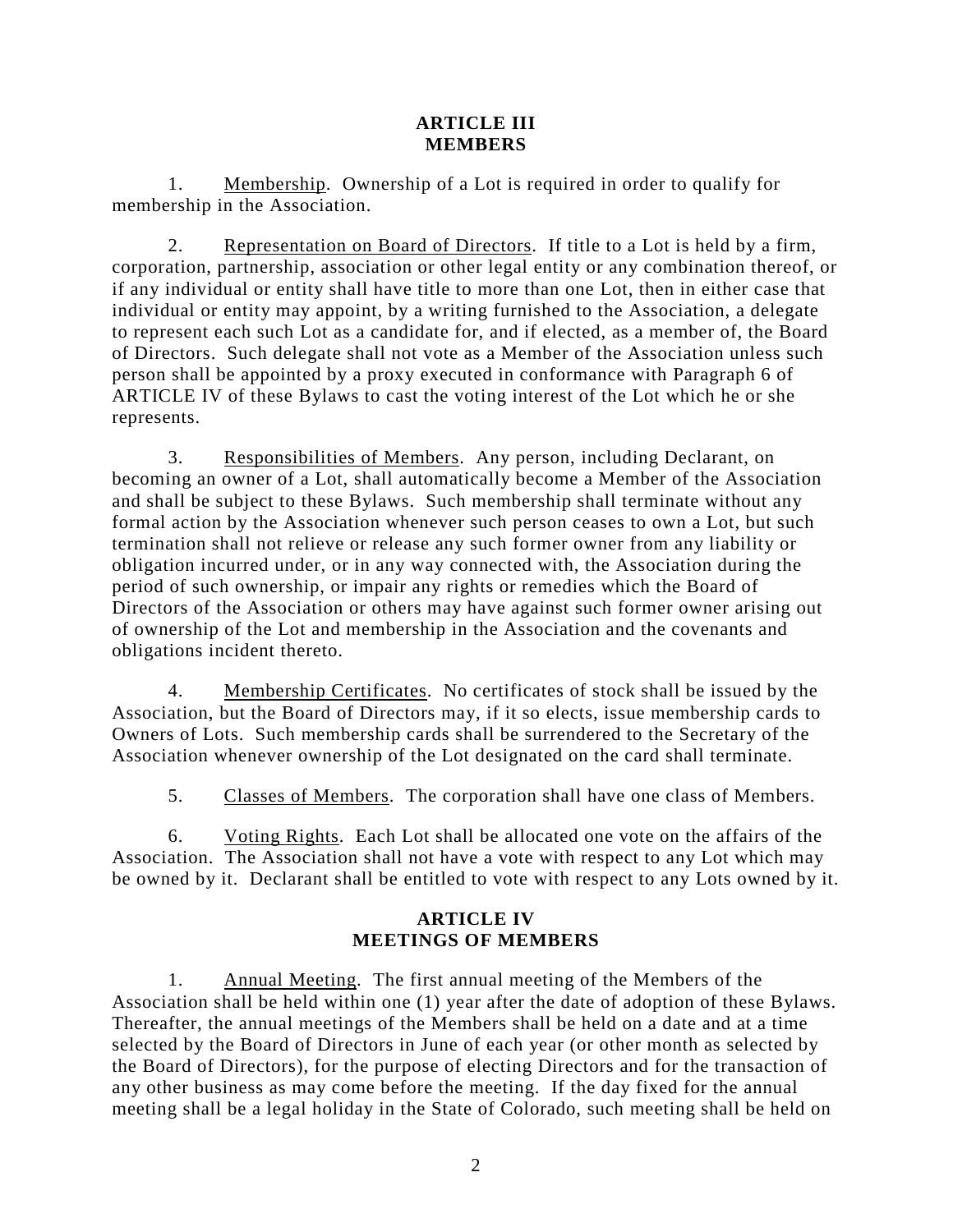the next succeeding business day. If the election of Directors shall not be held on the day designated herein for any annual meeting, or at any adjournment thereof, the Board of Directors shall cause the election to be held at a special meeting of the Members as soon thereafter as conveniently may be.

2. Special Meetings. Special meetings of the Members of the Association may be called by the President, the Board of Directors, or by Members having an ownership interest in the Lots representing at least one-fourth of the total ownership interests in the Lots.

3. Place of Meeting. The Board of Directors of the Association may designate any place, either within or without the State of Colorado, as the place of meeting for any annual meeting or for any special meeting called by the Board of Directors. If no designation is made or if a special meeting be otherwise called, the place of meeting shall be the registered office of the Association in the State of Colorado; but if all of the Members shall meet at any time and place, either within or without the State of Colorado, and consent to the holding of a meeting, such meeting shall be valid without call or notice, and at such meeting any corporate action may be taken.

4. Notice of Meetings. Written notice stating the place, day and hour of any meeting of Members shall be delivered, either personally or by first class or registered mail, to each Member entitled to vote at such meeting, not less than ten (10) or more than sixty (60) days before the date of such meeting, by or at the direction of the President, or the Secretary, or the officers or persons calling the meeting. In the case of a meeting taking action to levy special assessments or to authorize the Association to institute action on a Claim, written notice stating the place, day and hour of such meeting of Members shall be delivered, either personally or by mail, to each Member entitled to vote at such meeting, not less than thirty (30) or more than fifty (50) days before the date of such meeting. In case of a special meeting or when required by statute or by these Bylaws, the purpose or purposes for which the meeting is called shall be stated in the notice. If mailed, the notice of a meeting shall be deemed to be delivered when deposited in the United States mail addressed to the Member at his address as it appears on the records of the Association, with postage thereon prepaid. The notice of any meeting shall be physically posted in a conspicuous place, to the extent that such posting is feasible and practicable.

In accordance with Section 38-33.3-308(2)(b)(I) of the Colorado Common Interest Ownership Act ("CCIOA"), the Board of Directors is encouraged to provide all required notices and agendas in electronic form, by posting on a web site or otherwise, in addition to printed form. If such electronic means are available, the Board of Directors shall provide notice of all regular and special meetings of Members by electronic mail to all Members who so request and who furnish the Association with their electronic mail addresses. Electronic notice of a special meeting shall be given as soon as possible but at least 24 hours before the meeting and Members requesting notice by electronic mail acknowledge that said 24 hours notice is fair and reasonable.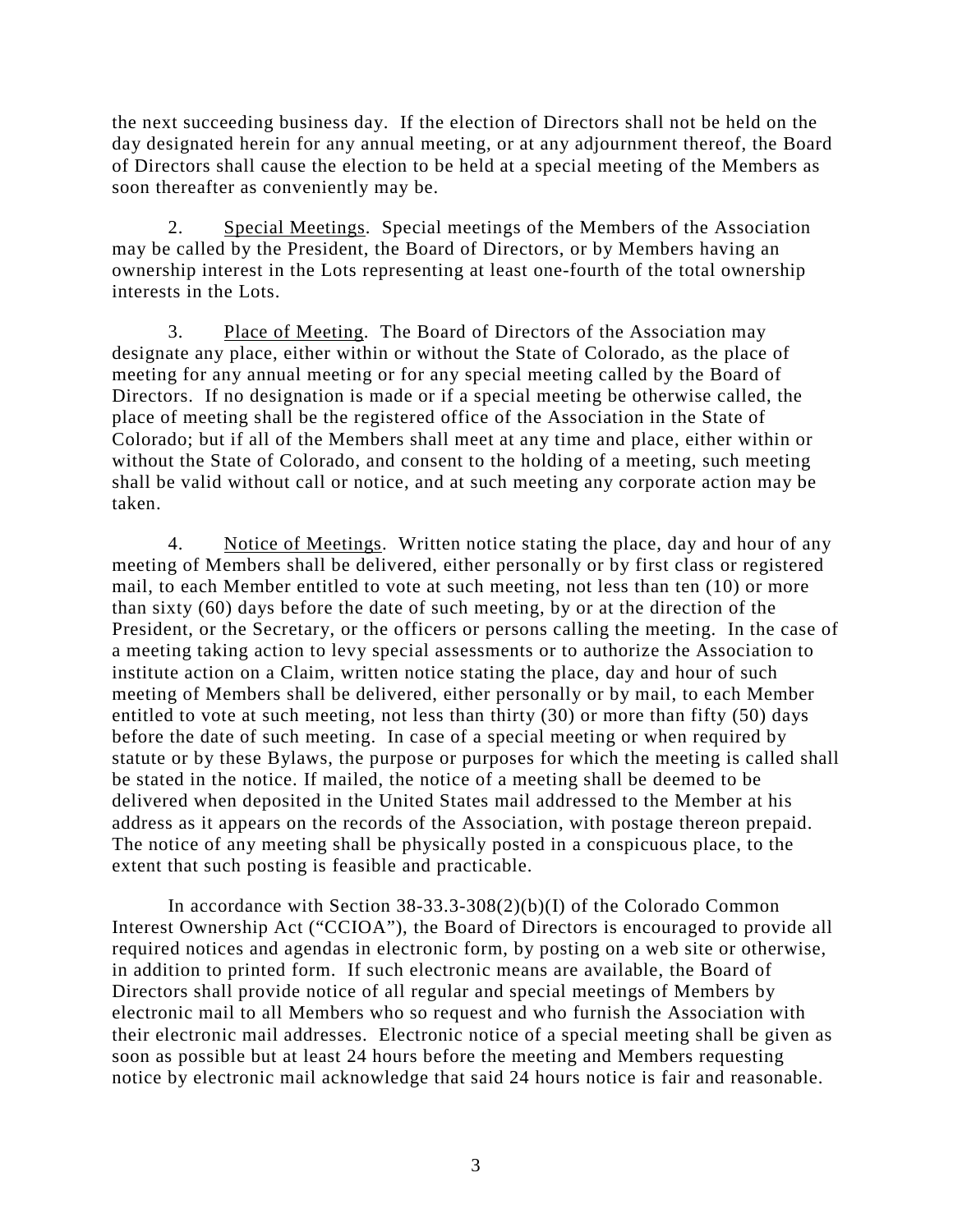Notice of an annual or regular meeting shall include a description of any matter or matters to be considered at such meeting if such matter or matters must be approved by Members or if the Members' approval will be sought for the following: conflict of interest transactions, indemnification of a Director, amendment of Articles of Incorporation or Bylaws by the Board of Directors or Members, merger, sale of property other than in the regular course of business, or dissolution of the Association. In case of notice of a special meeting, the notice shall include the purpose or purposes for which the meeting is called. When giving notice of an annual, regular, or special meeting of Members, the Association shall give notice of a matter a Member intends to raise at the meeting if (i) the Association is requested in writing to do so by a person entitled to call a special meeting, and (ii) the request is received by the Secretary or President at least ten days before the Association gives notice of the meeting. Written notice from the Association to its Members is effective at the earliest of: (i) the date received; (ii) five days after its deposit in the United States mail, as evidenced by the postmark, if mailed correctly addressed and with first class postage affixed; or (iii) the date shown on the return receipt, if mailed by registered or certified mail, return receipt requested, and the receipt is signed by or on behalf of the addressee.

5. Quorum. Except as otherwise provided in these Bylaws, the presence in person or by proxy of the Association Members possessing sufficient votes to constitute twenty-five percent (25%) of the votes of all Members shall constitute a quorum, and such Members present in person or by proxy shall constitute the Members entitled to vote upon any issue presented at a meeting at which a quorum is present. For the purpose of taking action to authorize special Assessments, the presence in person or by proxy of the Association Members possessing sufficient votes to constitute sixty percent (60%) of the votes of all Members shall constitute a quorum. If the required quorum is not present, another meeting may be called and the required quorum at the subsequent meeting shall be one-half  $(1/2)$  of the required quorum at the preceding meeting. For the purpose of authorizing the Association to institute action on a Claim, the presence in person or by proxy of the Association Members possessing sufficient votes to constitute sixty-seven percent (67%) of the votes of all Members shall constitute a quorum. If a quorum has been achieved, a majority of votes entitled to be cast by such Members present in person or by proxy shall be sufficient to make decisions binding on all Owners, unless a different number or method of voting is expressly required by statute or by the Declaration, the Articles of Incorporation of the Association, or these Bylaws. If a quorum is not present at any meeting of the Members, a majority of the Members present may adjourn the meeting from time to time without further notice. Upon the request of twenty percent (20%) of the Members present at the meeting or represented by proxy, a vote on any matter affecting the Project on which all Members are entitled to vote shall be by secret ballot.

6. Proxies. At any meeting of the Members, a Member entitled to vote may vote by proxy executed in writing by the Member or by his duly authorized attorney-infact. An Owner may not revoke a proxy given pursuant to this provision except by actual notice of revocation to the person presiding over a meeting of the Association. A proxy is void if it is not dated or purports to be revocable without notice and shall not be valid if obtained through fraud or misrepresentation. No proxy shall be valid after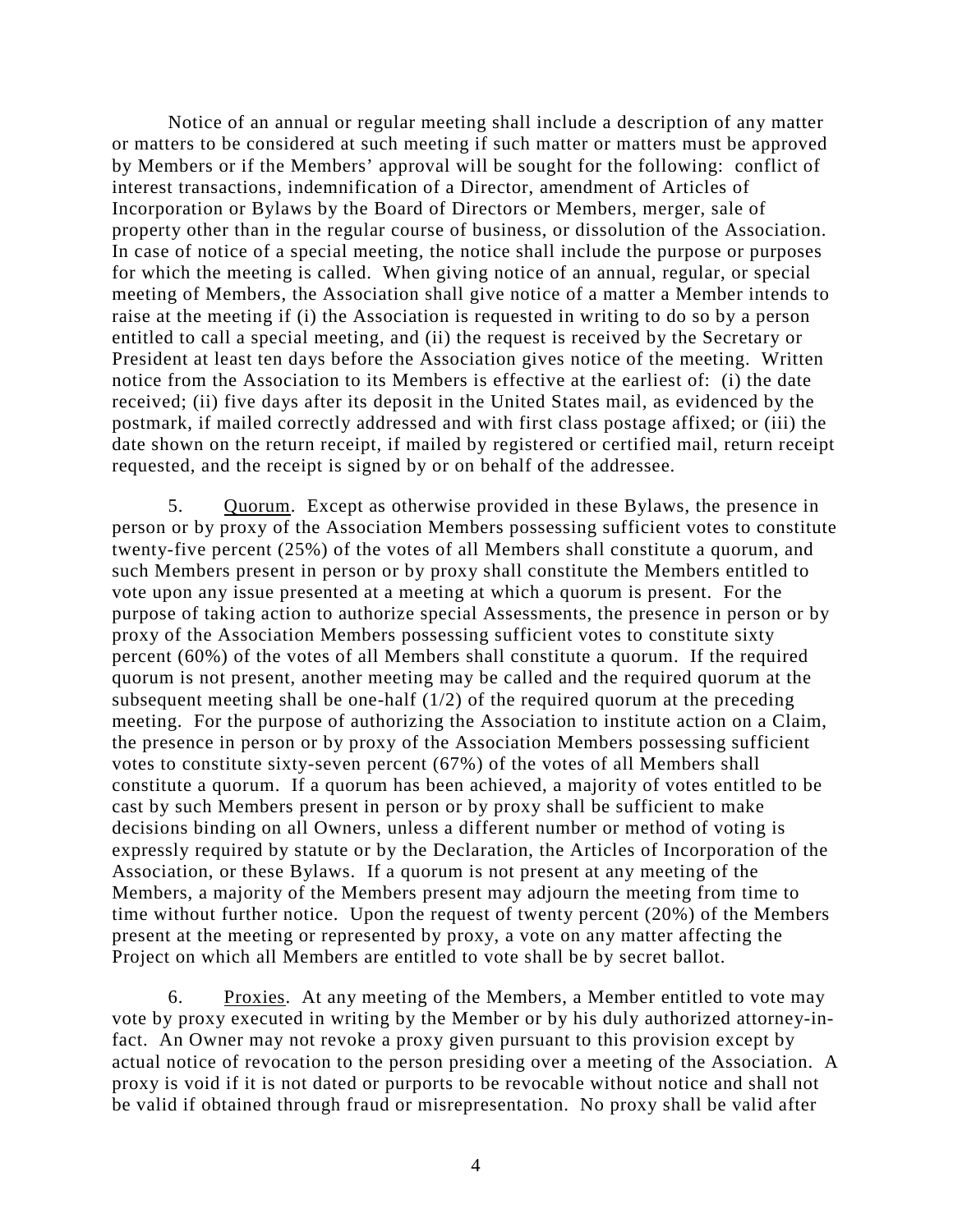eleven (11) months from the date of its execution, unless otherwise provided in the proxy. Proxies shall be filed with the Secretary of the Association at or before the appointed time of each meeting.

7. Action by Written Ballot. A vote on any action that may be taken at an annual, regular or special meeting of Members may be taken without a meeting if the Association delivers a written ballot to every Member entitled to vote on the matter which sets forth each proposed action and provides an opportunity to vote for or against each proposed action. All solicitations for votes by written ballot shall indicate the number of responses needed to meet quorum requirements, state the percentage of approvals necessary to approve each matter other than election of Directors, specify the time by which the ballot must be received by the Association in order to be counted, and be accompanied by written information regarding the matter to be voted upon. Approval by written ballot shall be valid when the number of votes cast by ballot equals or exceeds the quorum required at a meeting authorizing the action and the number of approvals equals the number required to approve the matter at a meeting.

8. Acceptance or Rejection of Action of Member. The Association is entitled to reject a vote, consent, written ballot, waiver, proxy appointment, or proxy appointment revocation, if the secretary or other officer or agent authorized to tabulate votes, acting in good faith, has reasonable basis for doubt about the validity of the signature on it or about the signatory's authority to sign for the Member. The Association and its officer or agent who accepts or rejects a vote, consent, written ballot, waiver, proxy appointment, or proxy appointment revocation in good faith and in accordance with the standards of Section 38-33.3-310 of CCIOA are not liable in damages for the consequences of the acceptance or rejection. Any action of the Association based on the acceptance or rejection of a vote, consent, written ballot, waiver, proxy appointment, or proxy appointment revocation under Section 38-33.3-310 of CCIOA is valid unless a court of competent jurisdiction determines otherwise.

9. Conduct of Meetings of Members and of Board of Directors. All meetings of the Members, and of the Board of Directors, shall be open to every Member, or to any person designated by a Member in writing as the Member's representative, and all Members or designated representatives so desiring shall be permitted to attend, listen, and speak at an appropriate time during the deliberations and proceedings; except that, for regular and special meetings of the Board of Directors, Members who are not Board of Directors members may not participate in any deliberation or discussion unless expressly so authorized by a vote of the majority of a quorum of the Board of Directors. The Board of Directors may place reasonable time restrictions on those persons speaking during the meeting, but shall permit a Member or a Member's designated representative to speak before the Board of Directors votes on an item under discussion, in addition to any other opportunities to speak. If more than one (1) person desires to address an issue and there are opposing views, the Board of Directors shall provide for a reasonable number of persons to speak on each side of the issue.

10. Election of Directors. Cumulative voting for Directors shall not be permitted. When any vote is taken by the Members for the contested election of a Director, such election shall be held by secret ballot.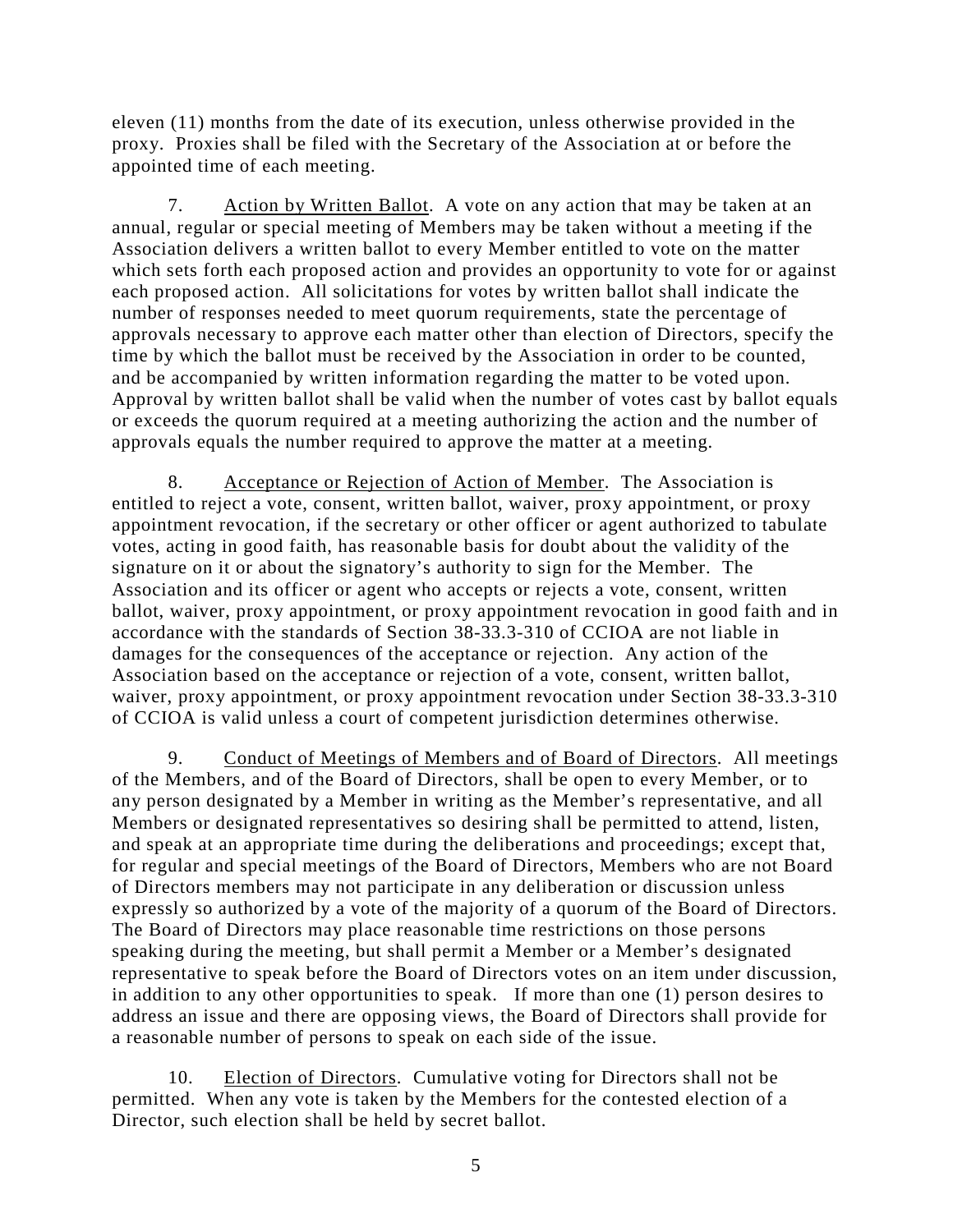11. Secret Ballot Procedure. At the discretion of the Board of Directors, or upon the request of 20% of the Owners who are present at the meeting or are represented by proxy, if a quorum has been achieved, a vote on any matter affecting the Association on which all Owners are entitled to vote shall be by secret ballot. Vote by secret ballot shall also be used for any contested election of a Director. If secret ballots are used for any vote, ballots shall be counted by a neutral third party or by a committee of volunteers, where such volunteers shall be Members who are selected by the Chairman of the Board of Directors or another person presiding over that portion of the meeting; provided, however, that no such volunteer shall be a Director, or, in the case of a contested election of a Director, shall not be a candidate for such position. The results of a vote taken by secret ballot shall be reported without reference to the names, addresses or other identifying information of Members participating in such vote.

## **ARTICLE V BOARD OF DIRECTORS**

1. General Powers. The affairs of the Association shall be managed by its Board of Directors. Directors need not be residents of the State of Colorado but must be either Owners or an agent of Declarant.

2. Number. The number of Directors shall be no less than one (1) and no more than seven (7).

3. Tenure. The terms of office of the initial Board of Directors as set forth in the Articles of Incorporation of the Association shall be set as they among themselves decide, subject to the requirement that the terms of at least one-third of the Members of the Board shall expire annually. Every Director elected to replace the Members of the initial Board of Directors shall serve a term of three (3) years, so that the term of one-third of the Board of Directors shall expire each year. The Directors shall hold office until their successors have been elected and qualified or appointed by Declarant.

4. Regular Meetings. A regular annual meeting of the Board of Directors shall be held without other notice than these Bylaws, immediately after, and at the same place as, the annual meeting of Members. The Board of Directors may provide by resolution the time and place, either within or without the State of Colorado, for the holding of additional regular meetings of the Board without other notice than such resolution. The Board may also hold meetings by telephone conference call.

5. Special Meetings. Special meetings of the Board of Directors may be called by or at the request of the President or any two (2) Directors. The person or persons authorized to call special meetings of the Board may fix any place, either within or without the State of Colorado, as the place for holding any special meeting of the Board called by them.

6. Notice of Meetings. Notice of each meeting of Directors, whether annual, regular or special, shall be given to each Director. If such notice is given either (a) by personally delivering written notice to a Director; or (b) by personally telephoning such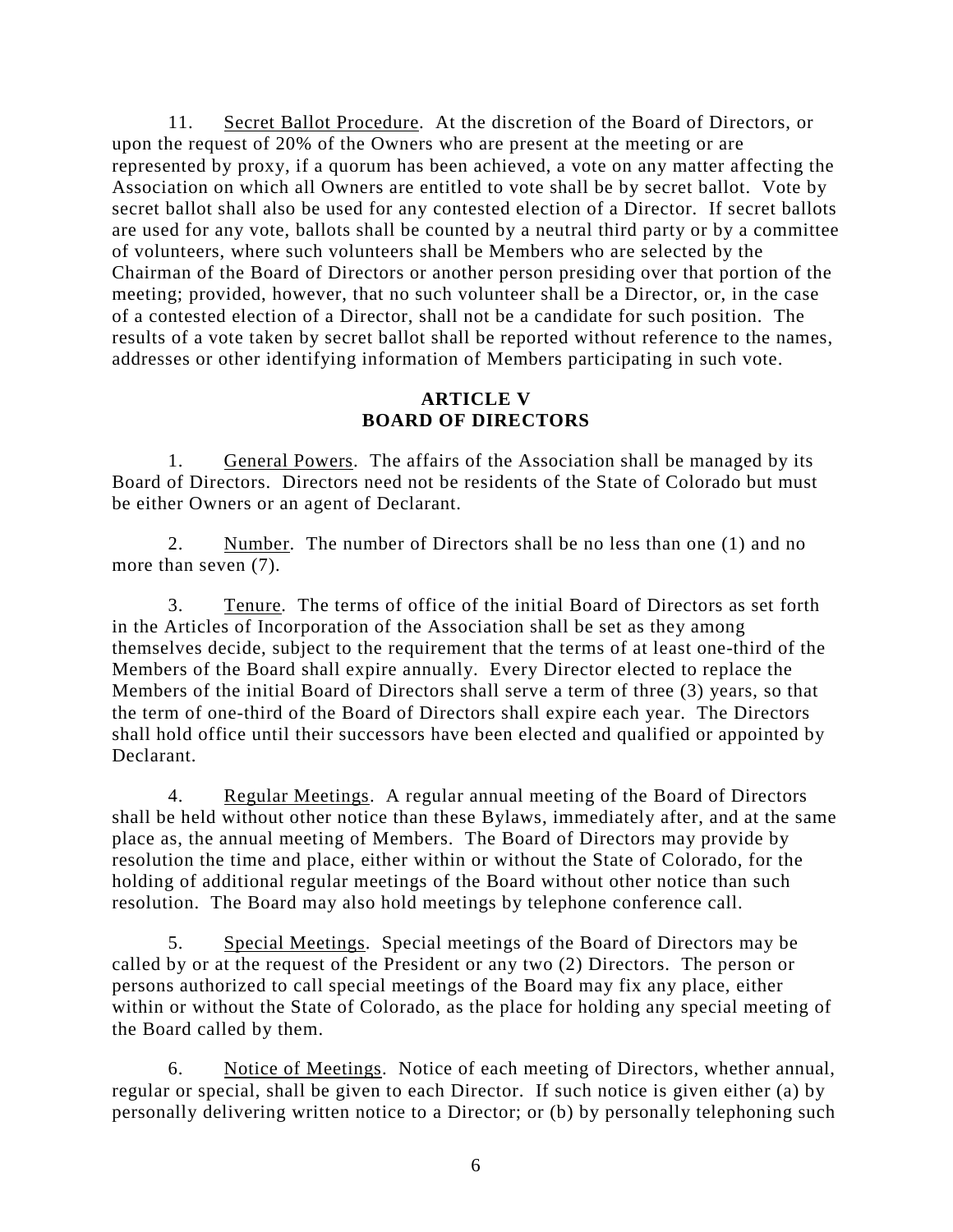Director, it shall be so given at least two (2) days prior to the meeting. If such notice is given either (x) by depositing a written notice in the United States mail, postage prepaid; or (y) by transmitting a cable or telegram, in all cases directed to such Director at his residence or place of business, it shall be so given at least four (4) days prior to the meeting. The notice of all meetings shall state the place, date and hour thereof, but need not, unless otherwise required by statute, state the purpose or purposes thereof.

7. Quorum. A majority of the Board of Directors shall constitute a quorum for the transaction of business at any meeting of the Board; but if less than a majority of the Directors are present at said meeting, a majority of the Directors present may adjourn the meeting from time to time without further notice.

8. Manner of Acting. The act of a majority of the Directors present at a meeting at which a quorum is present shall be the act of the Board of Directors, unless the act of a greater number is required by law or by these Bylaws.

9. Other Powers and Duties. Without limiting the generality of the powers and duties set forth in Paragraph 1 of this Article, the Board of Directors shall be empowered and shall have the following powers and duties:

(a) to administer and enforce the covenants, conditions, restrictions, easements, uses, limitations, obligations and all of the provisions set forth in the Declaration;

(b) to adopt and amend from time to time administrative rules and regulations governing the use and operation of the Common Elements, as provided in the Declaration;

(c) to keep in good order, condition, and repair, all the Common Elements and all items of personal property, if any, used in the enjoyment of the Project. No approval of the Owners is required for expenditures for these purposes;

(d) to maintain and repair the non-structural portion of the roofs, exteriors, and landscaping on the front yard of the Lots as provided in the Declaration;

(e) to designate and remove personnel necessary for the operation, maintenance, repair, and replacement of the Common Elements;

(f) in accordance with the terms of the Declaration to obtain and maintain in effect the insurance coverage specified in the Declaration to the extent that insurance is available from reputable carriers at costs which are not demonstrably unreasonable;

(g) to fix, determine, levy, and collect the pro-rated annual assessment to be paid by each of the Members toward the gross expenses of the Project, and to adjust, decrease, or increase, the amount of the assessments, and to credit any excess of assessments over expenses and cash reserves to the Members against the next succeeding assessment period;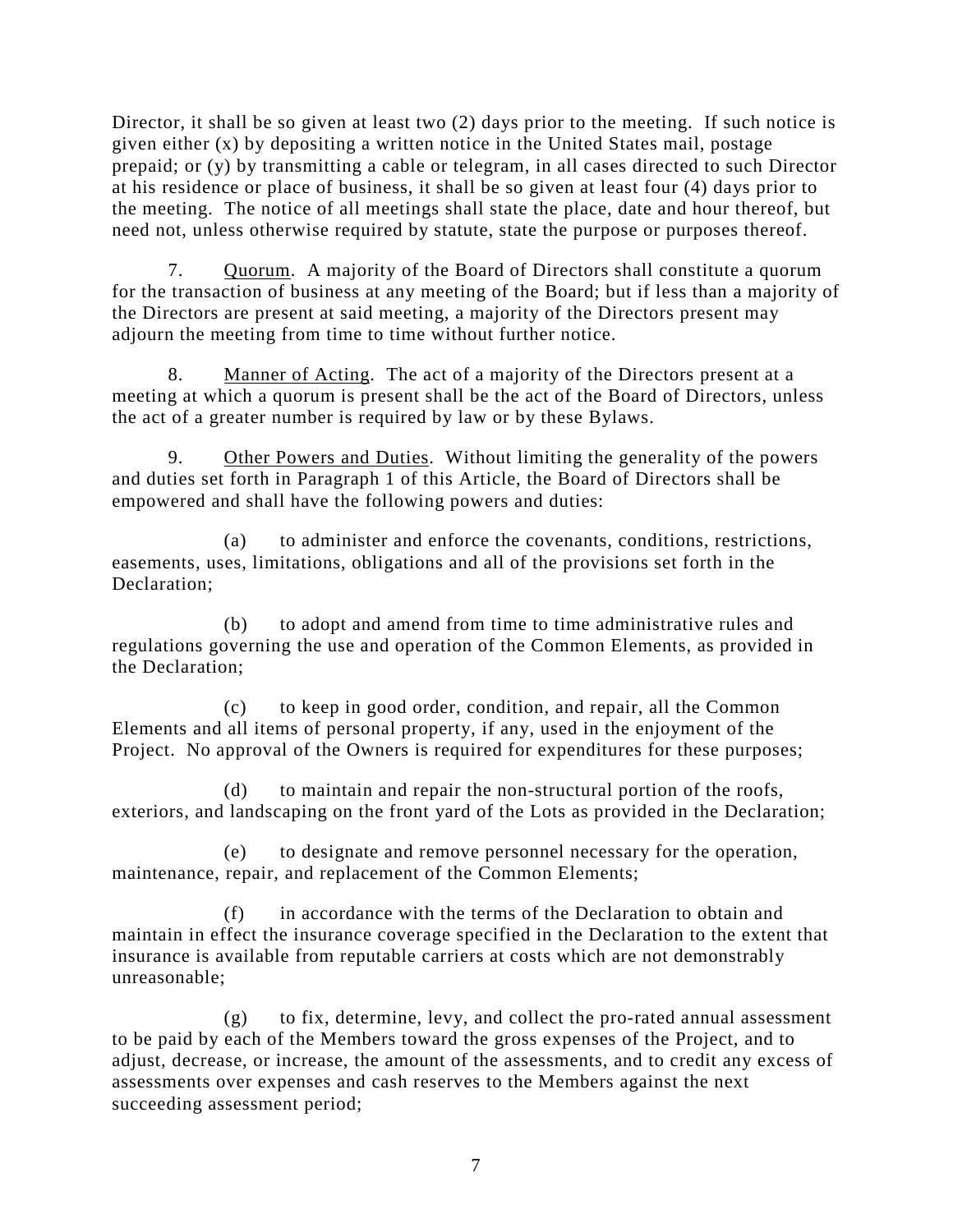(h) to levy and collect special assessments whenever, in the opinion of the Board, it is necessary to do so in order to meet increased operating or maintenance expenses or costs, or additional capital expenses, or because of emergencies, subject to any limitations imposed by the Declaration, and further subject to the requirement that all special assessments shall be in statement form and shall set forth the detail of the various expenses for which the assessments are being made;

(i) to collect delinquent assessments by suit or otherwise and to enjoin or seek damages from an Owner as provided in the Declaration and by these Bylaws; to enforce a late charge of \$25.00 or such other charge as the Board may fix by rule from time to time in connection with assessments remaining unpaid more than fifteen days from due date for the payment thereof; and to collect interest on unpaid assessments in accordance with the Declaration at the maximum rate in effect on the date the obligation to pay such interest arises;

otherwise;

(j) to protect and defend the Project from loss and damage by suit or

(k) to borrow funds in order to pay for any expenditure or outlay required pursuant to the authority granted by the provisions of the Declaration and these Bylaws, and to authorize the appropriate officers to execute all such instruments evidencing such indebtedness as the Board of Directors may deem necessary, and such indebtedness shall be the several obligations of all the Owners in the same proportions as they share the common expenses; provided, however, that the Board shall not borrow more than \$10,000.00 or cause the Association to be indebted for more than \$10,000.00 at any one time without the prior approval of a majority vote of the Members;

(l) to dedicate, sell, or transfer all or any part of the Common Elements to any public, governmental, or quasi-governmental agency, authority, or utility for such purposes and subject to such conditions as may be agreed to by the Members; and subject to such additional limitations as may be set forth in the Declaration;

(m) to enter into contracts within the scope of their duties and powers, including, without limitation, contracts with other homeowners associations or entities to provide services for the benefit of Members and their families, guests, tenants and invitees;

(n) to establish a bank account for the treasury and for all separate funds which are required or may be deemed advisable by the Board of Directors;

(o) to keep and maintain full and accurate books and records showing all the receipts, expenses, or disbursements of the Board and to permit examination thereof as provided in Section 3.24 of the Declaration;

(p) to prepare and deliver annually to each Member a statement showing all receipts, expenses, or disbursements since the last such statement, including depreciation and other tax information;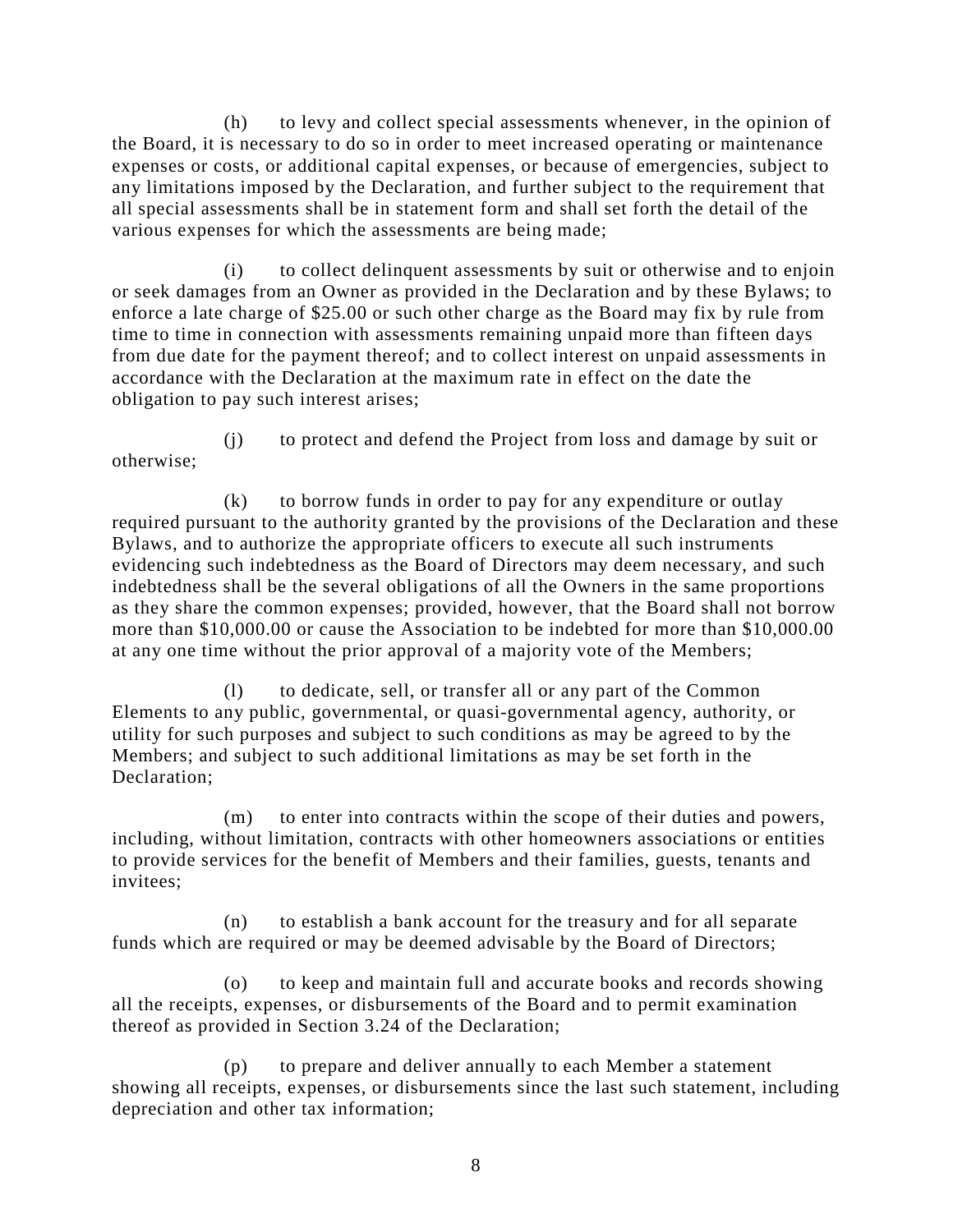(q) to collect an initial contribution to working capital from each Owner who purchases a Lot and from any successor owner of a Lot equal to two (2) months' installments of annual assessments in accordance with the Declaration, which shall be used by the Association as a working capital fund;

(r) to maintain the Community in accordance with the Declaration for the benefit of the Owners; and

(s) in general, to carry on the administration of the Association and to do all those things necessary and responsible in order to further the common interests of the Members, all in accordance with the Declaration.

10. Managing Agent. The Board of Directors may employ for the Association a managing agent at a compensation established by the Board, to perform such duties and services specified in Paragraph 9 of this Article as the Board shall authorize; provided, however, that the Board in delegating such duties shall not be relieved of its responsibility under the Declaration, and provided further, that if the Board of Directors delegates powers relating to collection, deposit, transfer or disbursement of Association funds to any person(s) other than an officer of the Association, including without limitation, a managing agent, then:

A. the other person(s) or managing agent shall maintain fidelity insurance coverage or a bond in an amount not less than \$50,000.00 or such higher amount as the Board of Directors may require;

B. the other person(s) or managing agent shall maintain all funds and accounts of the Association separate from the funds and accounts of other associations managed by the other person(s) or managing agent and shall maintain all reserve accounts of the Association separate from all operational accounts of the Association; and

C. an annual accounting for Association funds and a financial statement shall be prepared and presented to the Association by the managing agent, a public accountant or a certified public accountant.

11. Vacancies. Subject to Declarant's rights set forth in the Declaration, any vacancy occurring in the Board of Directors and any directorship to be filled by reason of an increase in the number of directors may be filled by the affirmative vote of a majority of the remaining Directors, though less than a quorum of the Board of Directors. A Director elected to fill a vacancy shall be elected for the unexpired term of his predecessor in office.

12. Compensation. Directors as such shall not receive any stated salaries for their services, but by resolution of the Board of Directors a fixed sum and expenses of attendance, if any, may be allowed for attendance at each regular or special meeting of the Board; but nothing herein contained shall be construed to preclude any Director from serving the corporation in some other capacity and receiving compensation therefor.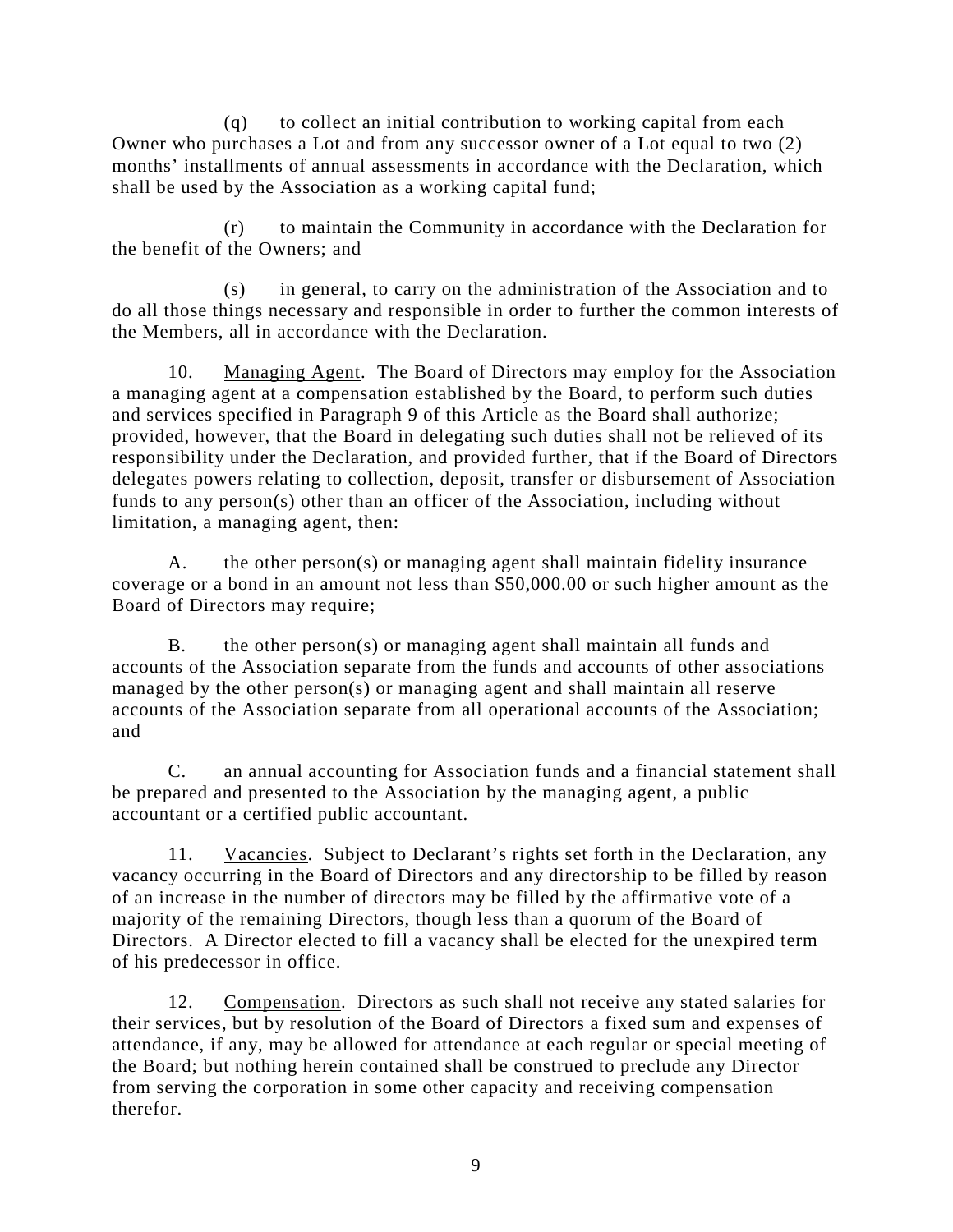13. Informal Action by Directors. Any action required by law to be taken at a meeting of directors, or any action which may be taken at a meeting of directors, may be taken without a meeting if a consent in writing, setting forth the action so taken, shall be signed by all of the Directors.

14. Meetings by Telephone. Members of the Board of Directors or any committee designated thereby may hold or participate in a meeting of the Board of Directors or such committee by means of conference telephone or similar communications equipment provided that all such persons so participating in such meeting can hear each other at the same time.

# **ARTICLE VI OFFICERS**

1. Officers. The officers of the Association shall be a President, one or more Vice Presidents (the number thereof to be determined by the Board of Directors), a Secretary, a Treasurer, and such other officers as may be elected in accordance with the provisions of this Article. The Board of Directors may elect or appoint such other officers, including one or more Assistant Secretaries and one or more Assistant Treasurers, as it shall deem desirable, such officers to have the authority and perform the duties prescribed, from time to time, by the Board of Directors. Any two or more offices may be held by the same person, except the offices of President and Secretary. The President must be a member of the Board of Directors.

2. Election and Term of Office. The officers of the Association shall be elected at the first meeting of the Board of Directors and thereafter at the next regular meeting of the Board of Directors following each annual meeting of the Board of Directors. If the election of officers shall not be held at such meeting, such election shall be held as soon thereafter as conveniently may be. New offices may be created and filled at any meeting of the Board of Directors. Each officer shall hold office until his successor shall have been duly qualified and elected.

3. Removal. Any officer elected or appointed by the Board of Directors may be removed by the Board of Directors whenever in its judgment the best interests of the Association would be served thereby, but such removal shall be without prejudice to the contract rights, if any, of the officer so removed.

4. Vacancies. A vacancy in any office because of death, resignation, removal, disqualification or otherwise, may be filled by the Board of Directors for the unexpired portion of the term.

5. President. The President shall be the principal executive officer of the Association and shall in general supervise and control all of the business and affairs of the Association. He shall insure that the orders and the resolutions of the Board of Directors are carried out. He shall preside at all meetings of the Members and of the Board of Directors. He may sign, with the Secretary or any other proper officer of the Association, certify, and where applicable record, leases, mortgages, deeds, contracts, amendments to the Declaration and other instruments which the Board of Directors has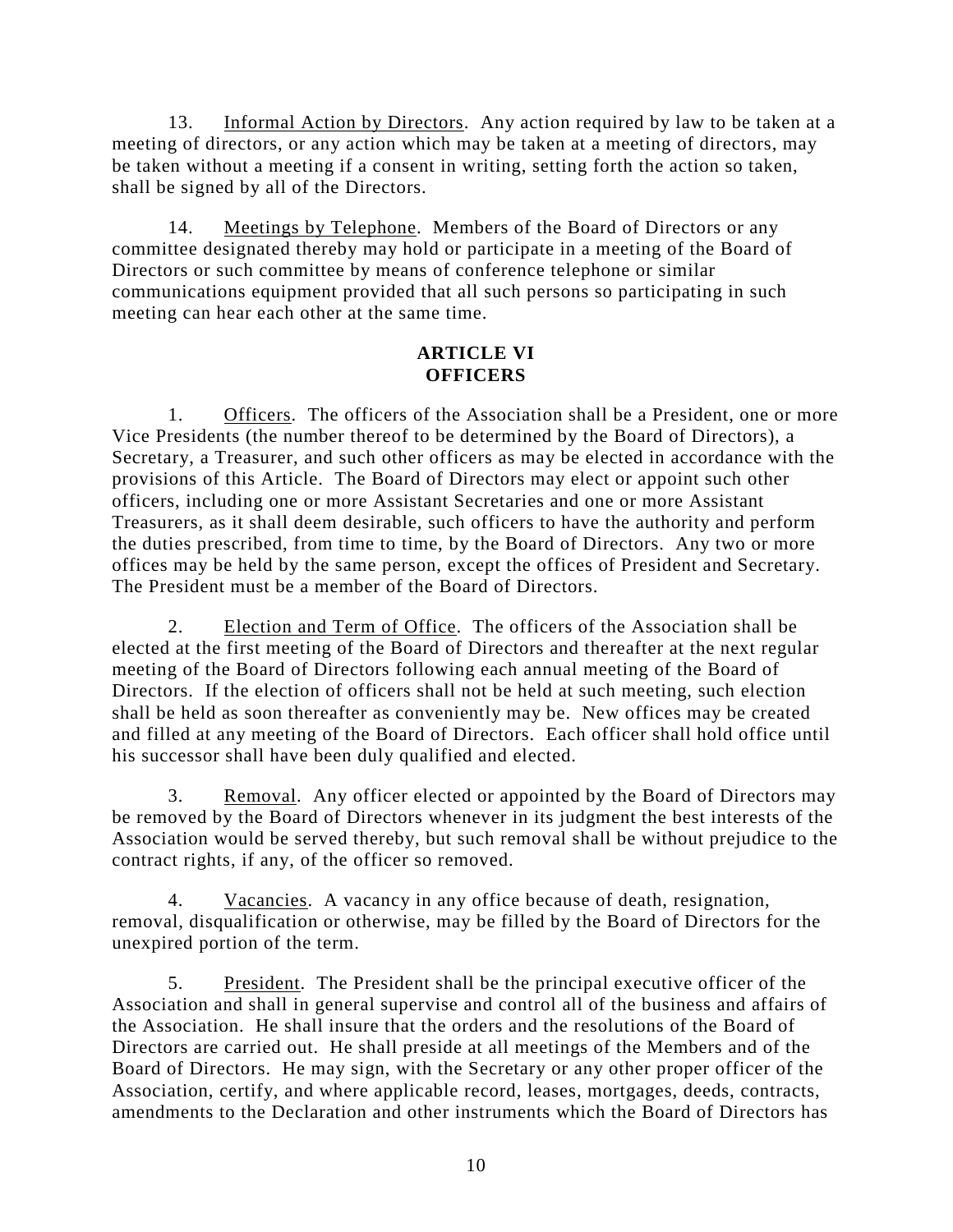authorized to be executed, except in the cases where the signing and execution thereof shall be expressly delegated by the Board of Directors or by these Bylaws or by statute to some other officer or agent of the Association; and in general he shall perform all duties incident to the office of President and such other duties as may be prescribed by the Board of Directors from time to time.

6. Vice President. In the absence of the President or in event of his inability or refusal to act, the Vice President (or in the event there be more than one Vice President, the Vice Presidents in the order of their election) shall perform the duties of the President, and when so acting, shall have all the powers of and be subject to all the restrictions upon the President. Any Vice President shall perform such other duties as from time to time may be assigned to him by the President or by the Board of Directors.

7. Treasurer. If required by the Board of Directors, the Treasurer shall give a bond for the faithful discharge of his duties in such sum and with such surety or sureties as the Board of Directors shall determine. The Treasurer shall receive and deposit in appropriate bank accounts all monies of the Association and shall disburse such funds as directed by resolution of the Board of Directors; sign all promissory notes of the Association; sign all checks of the Association unless the Board specifically directs otherwise; keep proper books of account; at the direction of the Board of Directors, cause of annual audit of the Association books to be made by a public accountant at least once in every three (3) fiscal years; and prepare an annual budget and a statement of income and expenditures to be presented to the membership at its regular annual meeting, and deliver a copy of each to the Members.

8. Secretary. The Secretary shall keep the minutes of the meetings of the Members and of the Board of Directors in one or more books provided for that purpose; see that all notices are duly given in accordance with the provisions of these Bylaws or as required by law; be custodian of the corporate records and of the seal of the Association and see that the seal of the Association is affixed to all documents, the execution of which on behalf of the Association under its seal is duly authorized in accordance with the provisions of these bylaws; keep a register of the post-office address of each Member which shall be furnished to the Secretary by such Member; and in general perform all duties incident to the office of Secretary and such other duties as from time to time may be assigned to him by the President or by the Board of Directors.

9. Assistant Treasurers and Assistant Secretaries. If required by the Board of Directors, the Assistant Treasurers shall give bonds for the faithful discharge of their duties in such sums and with such sureties as the Board of Directors shall determine. The Assistant Treasurers and Assistant Secretaries, in general, shall perform such duties as shall be assigned to them by the Treasurer or the Secretary or by the President or the Board of Directors.

# **ARTICLE VII COMMITTEES**

1. Committees of Directors. The Board of Directors of the Association may appoint such committees as deemed appropriate in carrying out its purposes.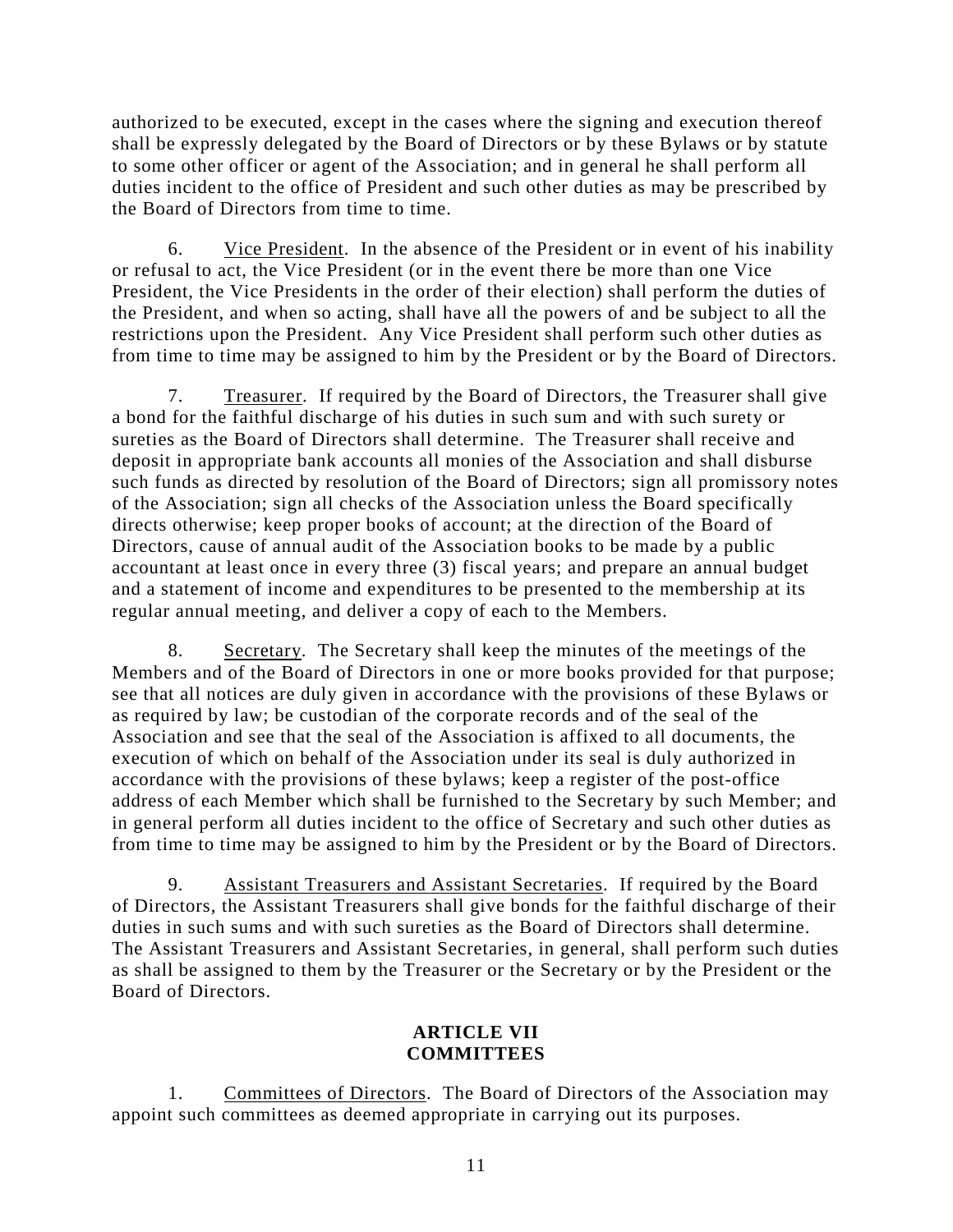#### **ARTICLE VIII STANDARDS OF CONDUCT FOR OFFICERS AND DIRECTORS**

Each Director shall discharge the Director's duties as a Director, including the Director's duties as a member of a committee of the Board of Directors, and each officer with discretionary authority shall discharge the officer's duties under that authority: (a) in good faith; (b) with the care an ordinarily prudent person in a like position would exercise under similar circumstances; and (c) in a manner the Director or officer reasonably believes to be in the best interests of the Association. A Director or officer may rely on information, opinions, reports, or statements, including financial statements and other financial data, if prepared or presented by (a) one or more officers or employees of the Association whom the Director or officer reasonably believes to be reliable and competent in the matters presented; (b) legal counsel, a public accountant, or other person as to matters the Director or officer reasonably believes are within such person's professional or expert competence; or (c) in the case of a Director, a committee of the Board of Directors of which the Director is not a member if the Director reasonably believes the committee merits confidence. A Director or officer is not acting in good faith if the Director or officer has knowledge concerning the matter in question that makes reliance otherwise permitted by the above unwarranted. A Director or officer is not liable as such to the Association or its Members for any action taken or omitted as a Director or officer, if, in connection with such action or omission, the Director or officer performed the duties of the position in compliance with this Article. Notwithstanding the forgoing, Directors and officers that are appointed by the Declarant are required in the performance of their duties to exercise the care required of fiduciaries of the Owners. With respect to the investment of reserve funds of the Association, the Directors and officers shall be subject to the standards set forth in Section 7-128-401 of the Act, as defined below.

## **ARTICLE IX CONFLICTING INTEREST TRANSACTIONS**

1. Conflicting Interest Transactions. As used in this Article, "conflicting interest transaction" means: A contract, transaction, or other financial relationship between the Association and a Director of the Association, or between the Association and a party related to a Director, or between the Association and an entity in which a Director of the Association is a Director or officer or has a financial interest.

2. Prohibition Against Loans to Directors or Officers. No loans shall be made by the Association to its Directors or officers. Any Director or officer who assents to or participates in the making of any such loan shall be liable to the Association for the amount of such loan until the repayment thereof.

3. Voidability of Conflicting Interest Transactions. No conflicting interest transaction shall be void or voidable or be enjoined, set aside, or give rise to an award of damages or other sanctions in a proceeding by a Member or by or in the right of the Association, solely because the conflicting interest transaction involves a Director of the Association or a party related to a Director or an entity in which a Director of the Association is a Director or officer or has a financial interest or solely because the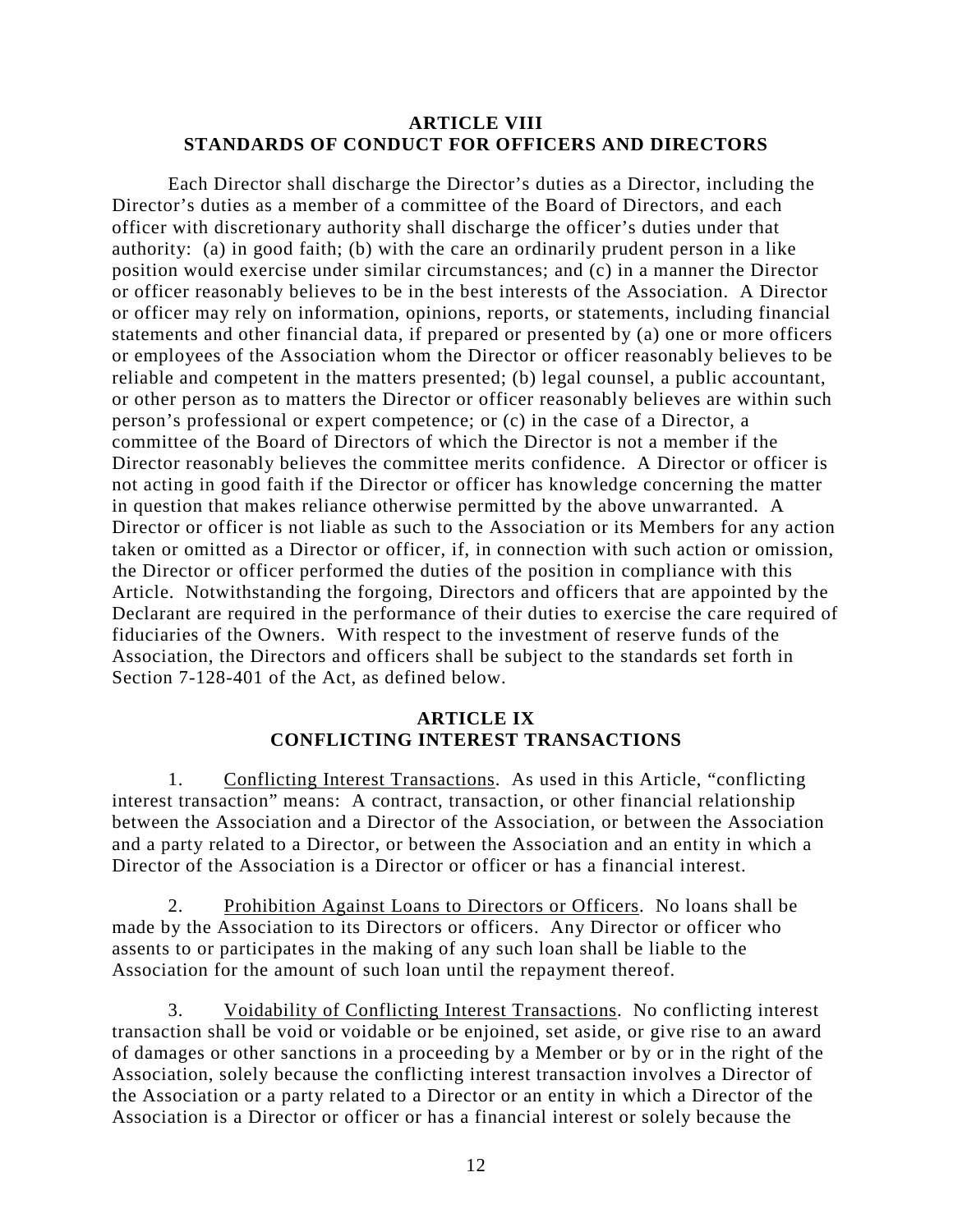Director is present at or participates in the meeting of the Association's Board of Directors or of the committee of the Board of Directors that authorizes, approves, or ratifies the conflicting interest transaction or solely because the Director's vote is counted for such purpose if:

(a) The material facts as to the Director's relationship or interest and as to the conflicting interest transaction are disclosed or are known to the Board of Directors or the committee, and the Board of Directors or committee in good faith authorizes, approves or ratifies the conflicting interest transaction by the affirmative vote of a majority of the disinterested Directors, even though the disinterested Directors are less than a quorum; or

(b) The material facts as to the Director's relationship or interest and as to the conflicting interest transaction are disclosed or are known to the Members entitled to vote thereon, and the conflicting interest transaction is specifically authorized, approved, or ratified in good faith by a vote of the Members entitled to vote thereon; or

(c) The conflicting interest transaction is fair to the Association.

4. Approval of Conflicting Interest Transactions. Common or interested Directors may be counted in determining the presence of a quorum at a meeting of the Board of Directors or of a committee which authorizes, approves or ratifies the conflicting interest transaction.

5. Party Related to Director. For purposes of this Article, a "party related to a Director" shall mean a spouse, a descendent, an ancestor, a sibling, the spouse or descendent of a sibling, an estate or trust in which the Director or a party related to a Director has a beneficial interest, or an entity in which a party related to a Director is a director, officer, or has a financial interest.

# **ARTICLE X INDEMNIFICATION**

1. Indemnification. To the extent permitted or required by the Act (as defined below) and any other applicable law and the Declaration, if any Director or officer (as defined below) of the Association is made a party to or is involved in (for example, as a witness) any proceeding (as defined below) because such person is or was a Director or officer of the Association, the Association shall (a) indemnify such person from and against any judgments, penalties, fines, amounts paid in settlement and reasonable expenses (including but not limited to expenses of investigation and preparation, and fees and disbursements of counsel, accountants or other experts) incurred by such person in such proceeding; and (b) advance to such person expenses incurred in such proceeding.

The Association may in its discretion (but is not obligated in any way to) indemnify and advance expenses to an employee or agent of the Association to the same extent as to a Director or officer.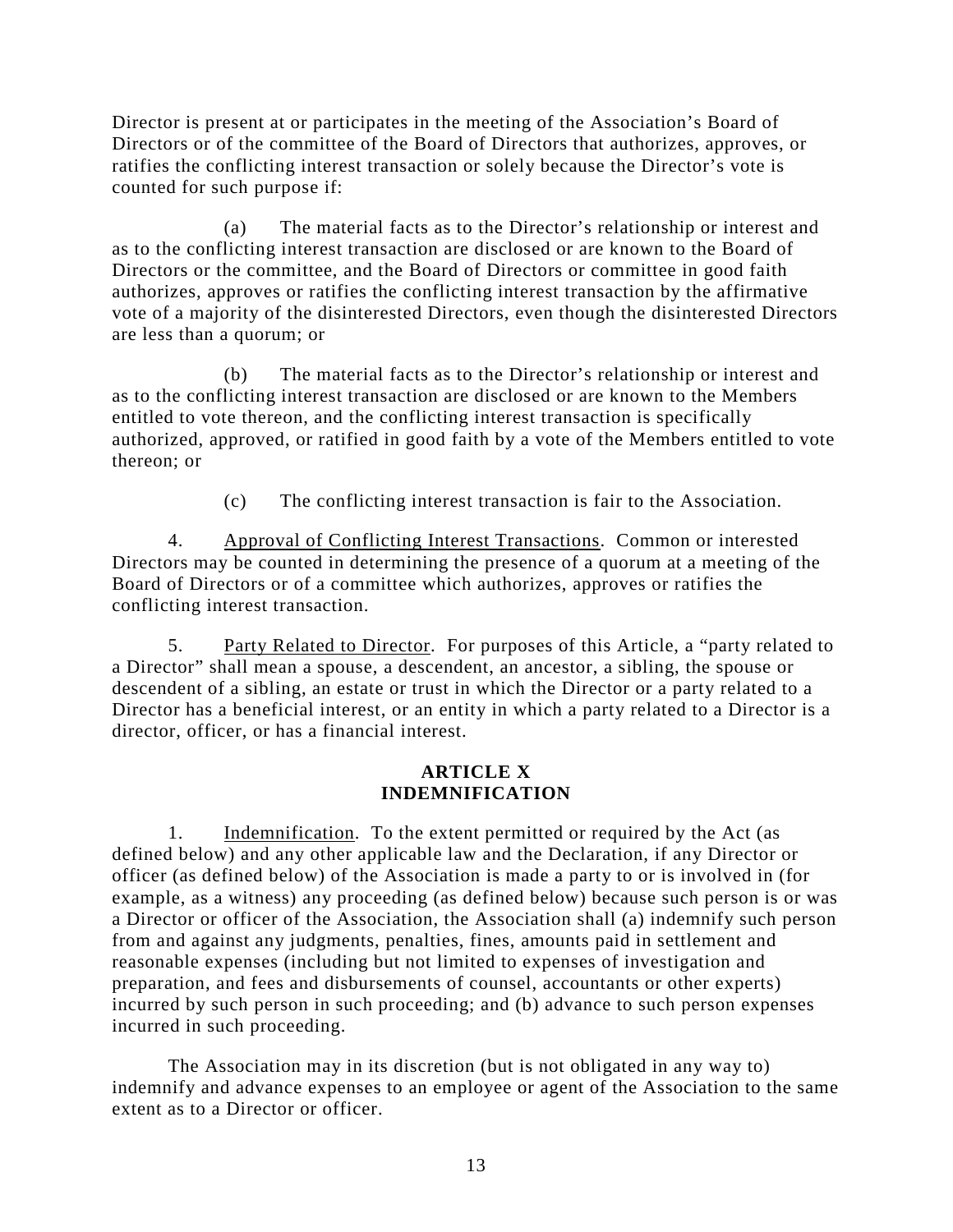The foregoing provisions for indemnification and advancement of expenses are not exclusive, and the Association may at its discretion provide for indemnification or advancement of expenses in a resolution of its Members or Directors, in a contract or in its Articles of Incorporation.

Any repeal or modification of the foregoing provisions of this Article for indemnification or advancement of expenses shall not affect adversely any right or protection stated in such provisions with respect to any act or omission occurring prior to the time of such repeal or modification. If any provision of this Article or any part thereof shall be held to be prohibited by or invalid under applicable law, such provision or part thereof shall be deemed amended to accomplish the objectives of the provision or part thereof as originally written to the fullest extent permitted by law, and all other provisions or parts shall remain in full force and effect.

As used in this Article, the following terms have the following meanings:

A. Act. The term "Act" means the Colorado Revised Nonprofit Corporation Act as it exists on the date these Bylaws are adopted, and as the Colorado Revised Nonprofit Corporation Act may be thereafter amended from time to time. In the case of any amendment of the Colorado Revised Nonprofit Corporation Act after the date of adoption of these Bylaws, when used with reference to an act or omission occurring prior to effectiveness of such amendment, the term "Act" shall include such amendment only to the extent that the amendment permits the Association to provide broader indemnification rights than the Colorado Revised Nonprofit Corporation Act permitted prior to the amendment.

B. Director or Officer. The term "Director" or "officer" means (i) a Director or officer of the Association; and (ii) while an individual is a Director or officer of the Association, the individuals serving at the Association's request as a Director, officer, partner, trustee, employee or agent of any association, partnership, joint venture, trust, other enterprise or employee benefit plan; and (iii) any other position (not with the Association itself) in which a Director or officer of the Association is serving at the request of the Association and for which indemnification by the Association is permitted by the Act.

C. Proceeding. The term "proceeding" means any threatened, pending or completed action, suit, or proceeding whether civil, criminal, administrative or investigative, and whether formal or informal.

## **ARTICLE XI AMENDMENTS AND COMPLIANCE**

1. Amendments. These Bylaws may be amended by a vote of a majority of a quorum of the Board of Directors at a regular or special meeting of the Board. No amendment shall serve to shorten the term of any Director, or conflict with CCIOA or delete any provision which must be contained in these Bylaws under the terms of CCIOA, or conflict with the Articles of Incorporation of the Association or the Declaration.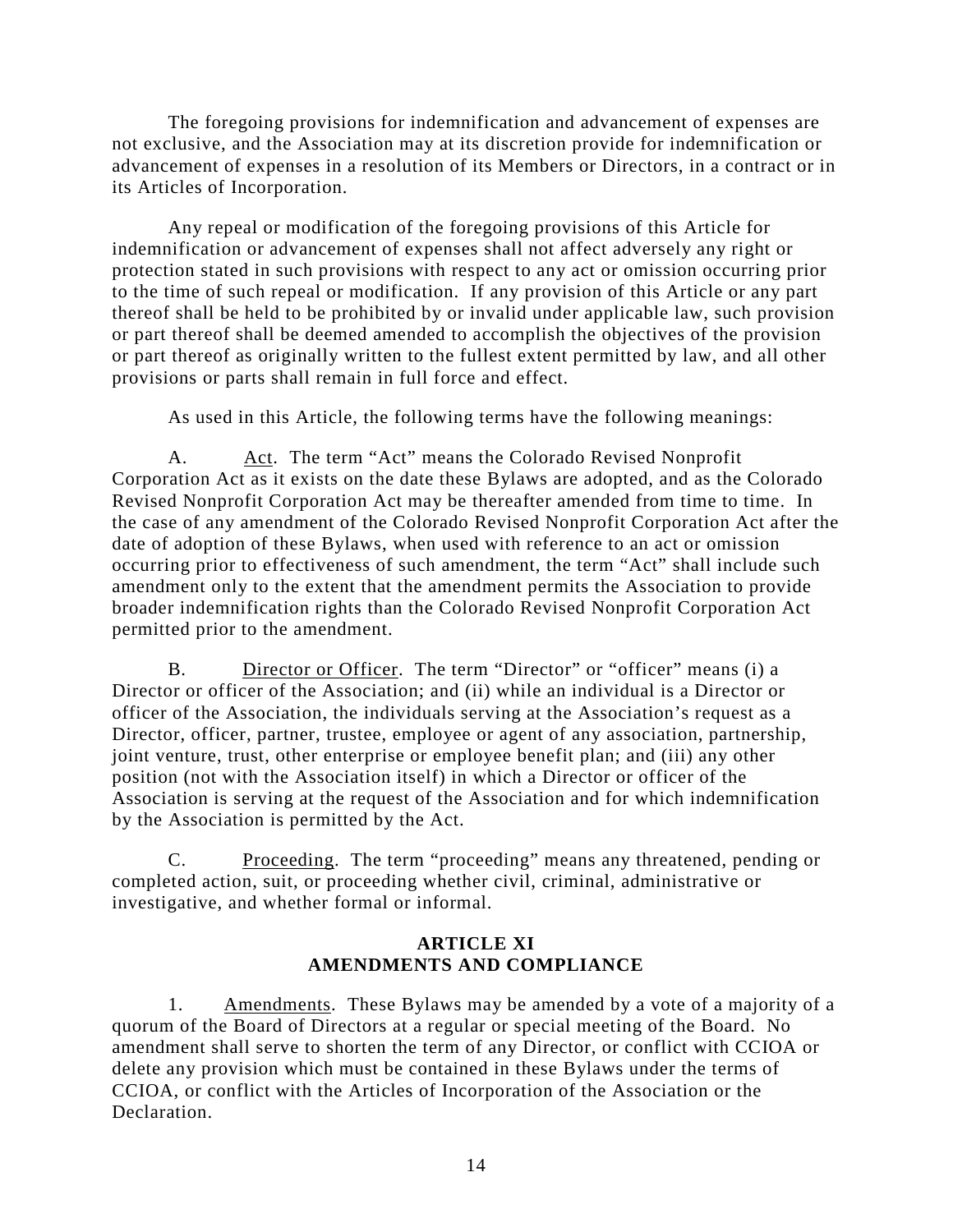2. Compliance with the Colorado Common Interest Ownership Act. These Bylaws are intended to comply with the requirements of CCIOA. If any of these Bylaws conflict with the provisions CCIOA, the provisions of CCIOA will govern the Association.

3. Conflict Between Documents. In the case of any conflict between the Articles of Incorporation of the Association and these Bylaws, the Articles shall control. In the case of any conflict between the Declaration and these Bylaws or the Articles of the Association, the Declaration shall control.

#### **ARTICLE XII SERVICES**

The Association shall initially provide for the following services, among others, funded through the related payments outlined below from regular, annual assessments, which services may be amended or supplemented from time to time by the vote of the Board of Directors:

A. Administrative payroll;

B. Accounting services;

C. Provision of office supplies;

D. Maintenance of Common Elements and Lots as specified in the Declaration;

E. Provision of maintenance supplies;

F. Legal services;

G. Electricity service for the Common Elements, including area lighting;

H. Payment of reimbursable expenses of the Board of Directors;

I. Maintenance of insurance for Common Elements and other insurance specified in the Declaration; and

J. Establishment of a reserve fund for the maintenance, repair, and replacement of the Common Elements, as required by the Declaration.

## **ARTICLE XIII NONPROFIT CORPORATION**

The Association is not organized for profit. No Member of the Association, member of the Board of Directors, or a person from whom the Association may receive any property or funds, shall receive or shall be lawfully entitled to receive any pecuniary profit from the operations of the Association, and in no event shall any part of the funds or assets of the Association be paid as a dividend, or be distributed to, or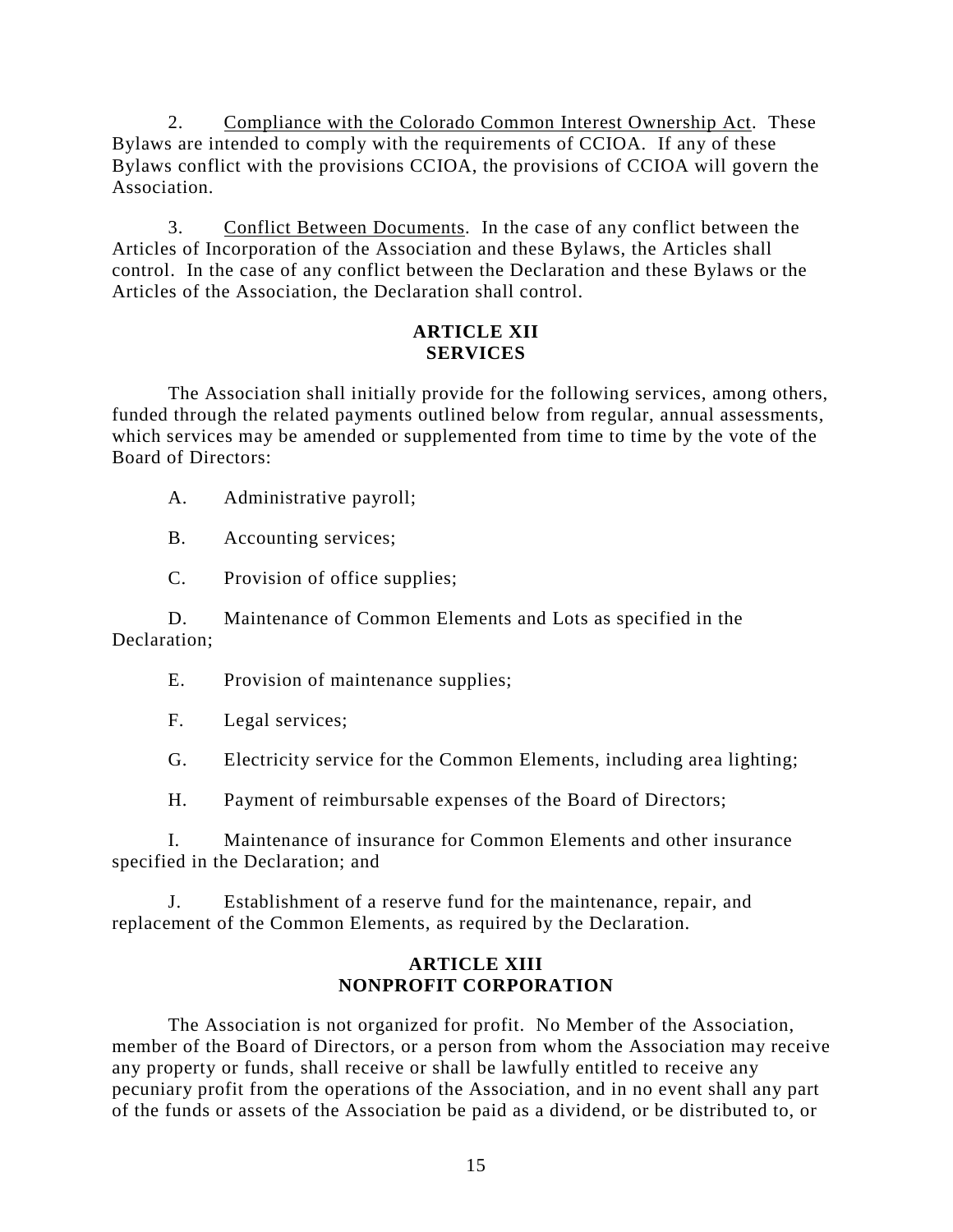inure to the benefit of, any member of the Board of Directors. The foregoing, however, shall neither prevent nor restrict the following:

1. Reasonable compensation may be paid to any Member or Director acting as an agent or employee of the Association for services rendered in effecting one or more of the purposes of the Association; and

2. Any Member or Director may, from time to time, be reimbursed for his actual and reasonable expenses incurred in connection with the administration of the affairs of the Association.

## **ARTICLE XIV OBLIGATIONS OF THE OWNERS**

1. Assessments. Except as otherwise provided in the Declaration, all Owners shall be obligated to pay the Assessments imposed by the Association. Unless otherwise determined by the Association, the Assessments, and any special Assessments which are to be paid in periodic installments, shall be paid periodically in advance and shall be due and payable to the Association at its principal office, or as the Association may otherwise direct in any management agreement, without notice (except as otherwise required by the Declaration), on the first day of the payment period. A Member shall be deemed to be in good standing and entitled to vote at any Annual Meeting or Special Meeting of the Members, within the meanings of these Bylaws, if, and only if, he shall have fully paid all assessments made or levied against said Owner and the Lot owned by said Owner.

2. Registration of Mailing Address. All Owners of each Lot shall have one and the same registered mailing address to be used by the Association for mailing of notices, demands, and all other communications. Such registered address shall be the only mailing address of a person or persons, firm, association, partnership, association, or other legal entity or such combination thereof to be used by the Association. Such registered address of an Owner or Owners shall be furnished by such Owners by the Secretary of the Association within five days after transfer of title. Such registration shall be in written form and signed by all of the Owners of the Lot or by such persons as are authorized by law to represent the interest of all Owners thereof. If no such address is registered or if all the Owners cannot agree, then the address of the Lot shall be deemed the registered address for the purposes of this Article until another registered address is furnished as required under this Article. If the Lot is the registered address of the Owners, then any notice shall have been deemed to be duly given if it is delivered to any person occupying that Lot, or, if such Lot is unoccupied, if the notice is held and available for the Owners at the principal office of the Association. The registered address may be changed from time to time by designation in accordance with this Article.

3. Use of the Common Elements. Each Owner shall use the Common Elements in accordance with the purpose for which they were intended without hindering or encroaching upon the lawful rights of the other Owners.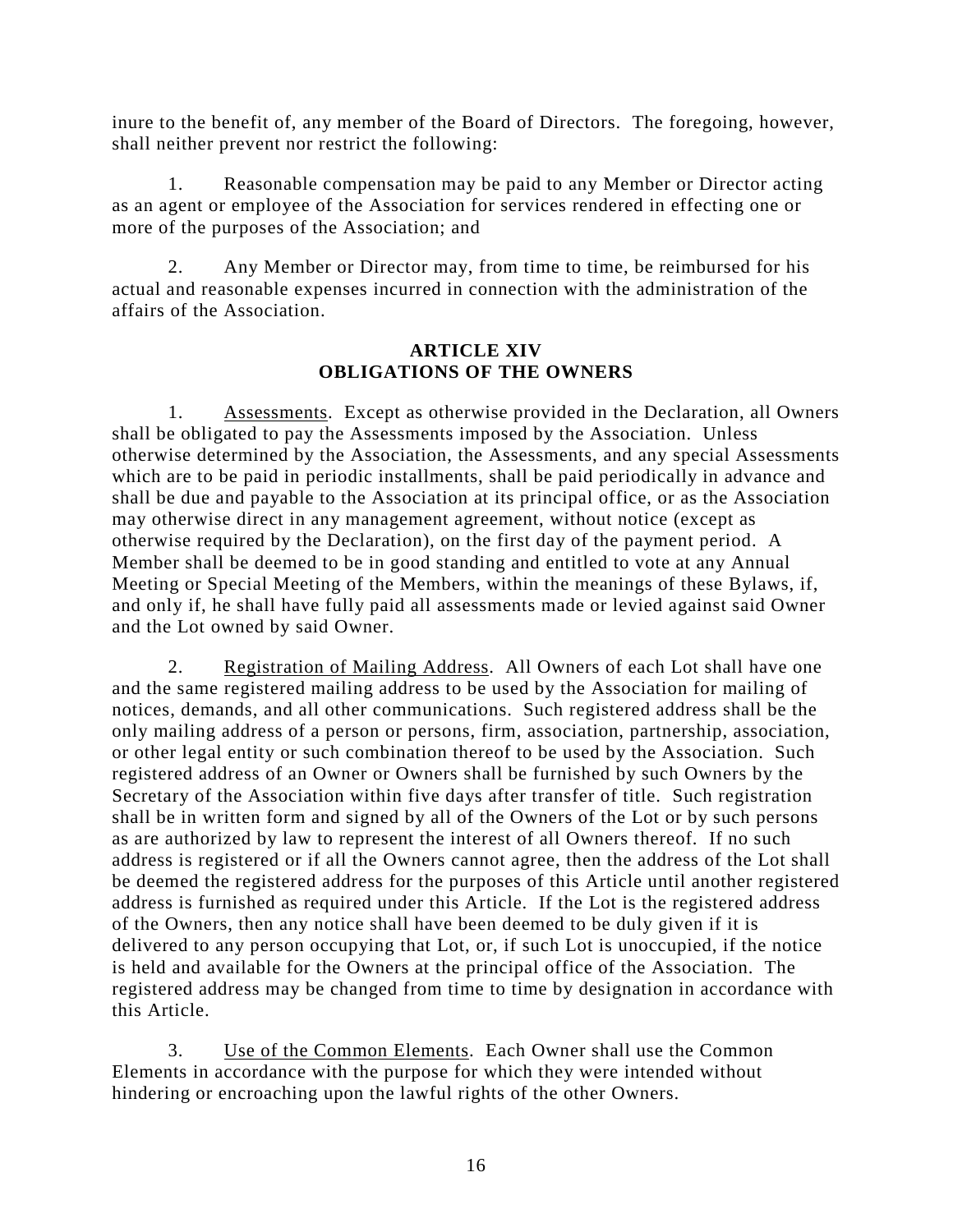4. Assessments, Debts, and Other Obligations by Owner. The assessments, debts, and other obligations assumed by the Owner include the following:

(a) The duty of Owners as set forth in the Declaration to reimburse the Association for repair or replacement of Common Elements, when such repair or replacement is occasioned by the negligent or willful act or omission of said Owner, his family members, employees, guests, or invitees;

(b) The duty to pay all Assessments provided for and governed by the Declaration and levied for any purpose authorized by the Declaration;

(c) The duty to indemnify and hold harmless each of the other Owners and the Association, pursuant to the Declaration, from any liability arising from the claim of any mechanics' liens against the Common Elements;

(d) The duty to adhere to and comply with all use restrictions of the Declaration;

(e) The obligation to submit to the appointment of the Association as attorney in fact for purposes of dealing with the Project upon its damage, destruction, or obsolescence as provided in the Declaration;

(f) The restrictions, limitations, and prohibitions relative to partitioning, severing ownership interest in the Common Elements, and leasing Lots as set forth in the Declaration; and

(g) Such other duties and obligations as may be imposed under the Declaration or these Bylaws and other Association documents.

# **ARTICLE XV BOOKS AND RECORDS; STATEMENT OF ACCOUNT**

1. Budget and Review or Audit.

(a) Within ninety (90) days after adoption of any proposed budget for the Community, the Board of Directors shall mail, by ordinary first-class mail, or otherwise deliver, a summary of the Association budget to all the Owners and shall set a date for a meeting of the Owners to consider the budget. Such meeting shall occur within a reasonable time after mailing or other delivery of the summary. The Board of Directors shall give notice to the Owners of the meeting as provided in the Bylaws of the Association. The budget proposed by the Board of Directors does not require approval from the Owners and it will be deemed approved by the Owners in the absence of a veto at the noticed meeting by sixty-seven percent (67%) of the votes in the Association, whether or not a quorum is present. In the event that the proposed budget is vetoed, the periodic budget last approved by the Board of Directors and not vetoed by the Owners must be continued until such time as a subsequent budget proposed by the Board of Directors is not vetoed by the Owners.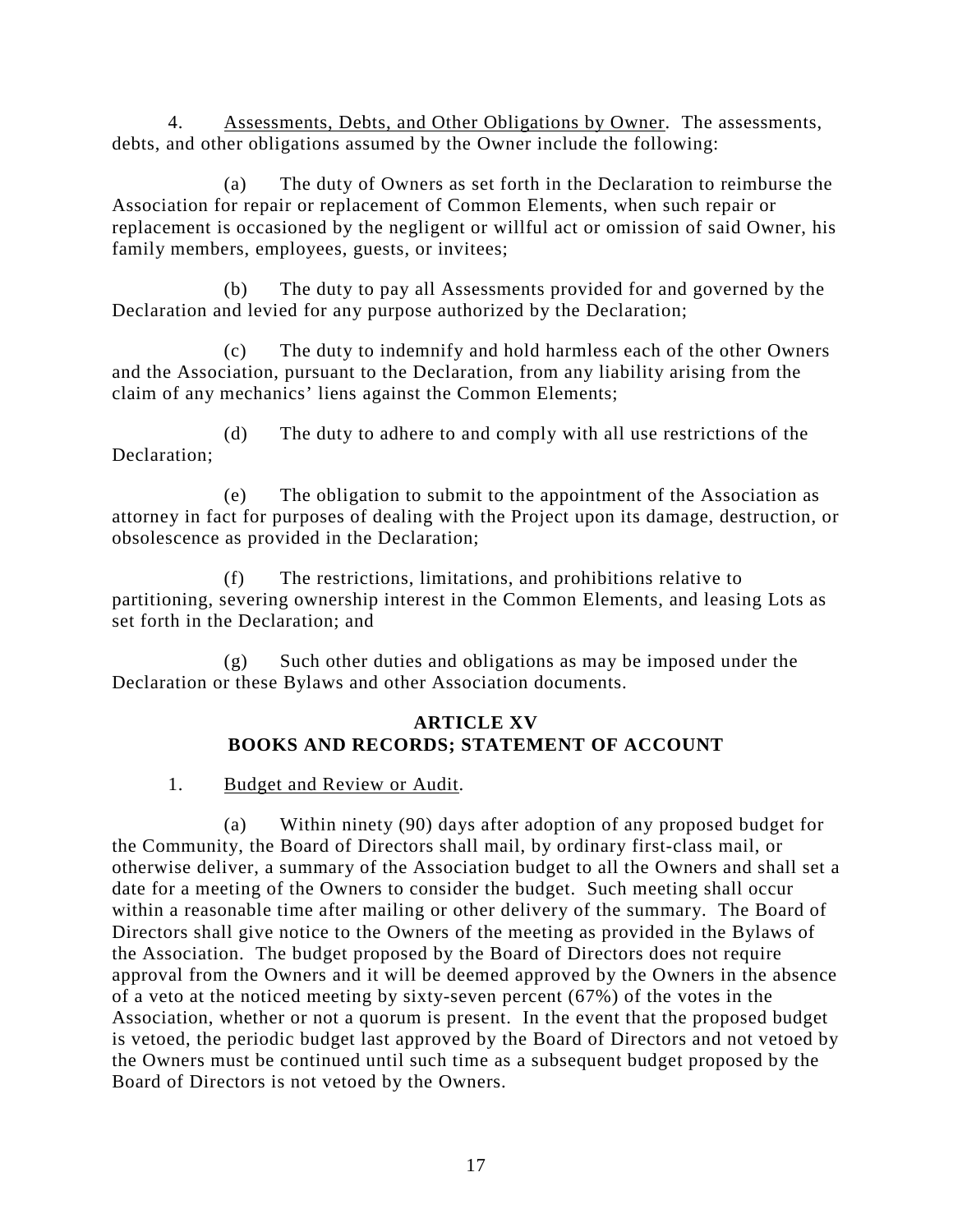(b) At the discretion of the Board of Directors or as required below, the Association's books and records shall be subject to an audit, using generally accepted auditing standards, or a review, using statements on standards for accounting and review services, by an independent and qualified Person selected by the Board of Directors. Such Person need not be a certified public accountant except in the case of an audit. A Person selected to conduct a review shall have at least a basic understanding of the principles of accounting as a result of prior business experience, education above the high school level, or bona fide home study. The audit or review report shall cover the Association's financial statements, which shall be prepared using generally accepted accounting principles or the cash or tax basis of accounting.

> A. An audit shall be required only when both of the following conditions are met:

> > (i) The Association has annual revenues or expenditures of at least two hundred fifty thousand dollars (\$250,000); and

(ii) An audit is requested by the Owners of at least onethird (1/3) of the Lots represented by the Association.

B. A review shall be required only when requested by the Owners of at least one-third (1/3) of the Lots represented by the Association.

C. Copies of an audit or review pursuant hereto shall be made available upon request to any Owner beginning no later than thirty (30) days after its completion.

(c) In the event the CCIOA is amended to remove, modify, or otherwise revise the requirements under Section 3.23 of this Declaration, said Section 3.23 shall be deemed amended to require only that which is required pursuant to the CCIOA, as amended.

2. Association Books and Records.

(a) Except as otherwise provided below, the Association shall make reasonably available for inspection and copying by Owners, Security Interest Holders, and insurers or guarantors of any such Security Interest, current copies of all of the Governing Documents, financial documents and all other documents described in Section 38-33.3-317 of CCIOA. The Person(s) accessing and/or copying such documents shall pay all costs associated therewith. "Reasonably available" shall mean available during normal business hours, upon prior notice of at least ten (10) business days, or at the next regularly scheduled meeting if such meeting occurs within thirty (30) days after the request.

(b) Notwithstanding anything to the contrary herein, a membership list or any part thereof may not be obtained or used by any Person for any purpose unrelated to an Owner's interest as an Owner without the consent of the Board of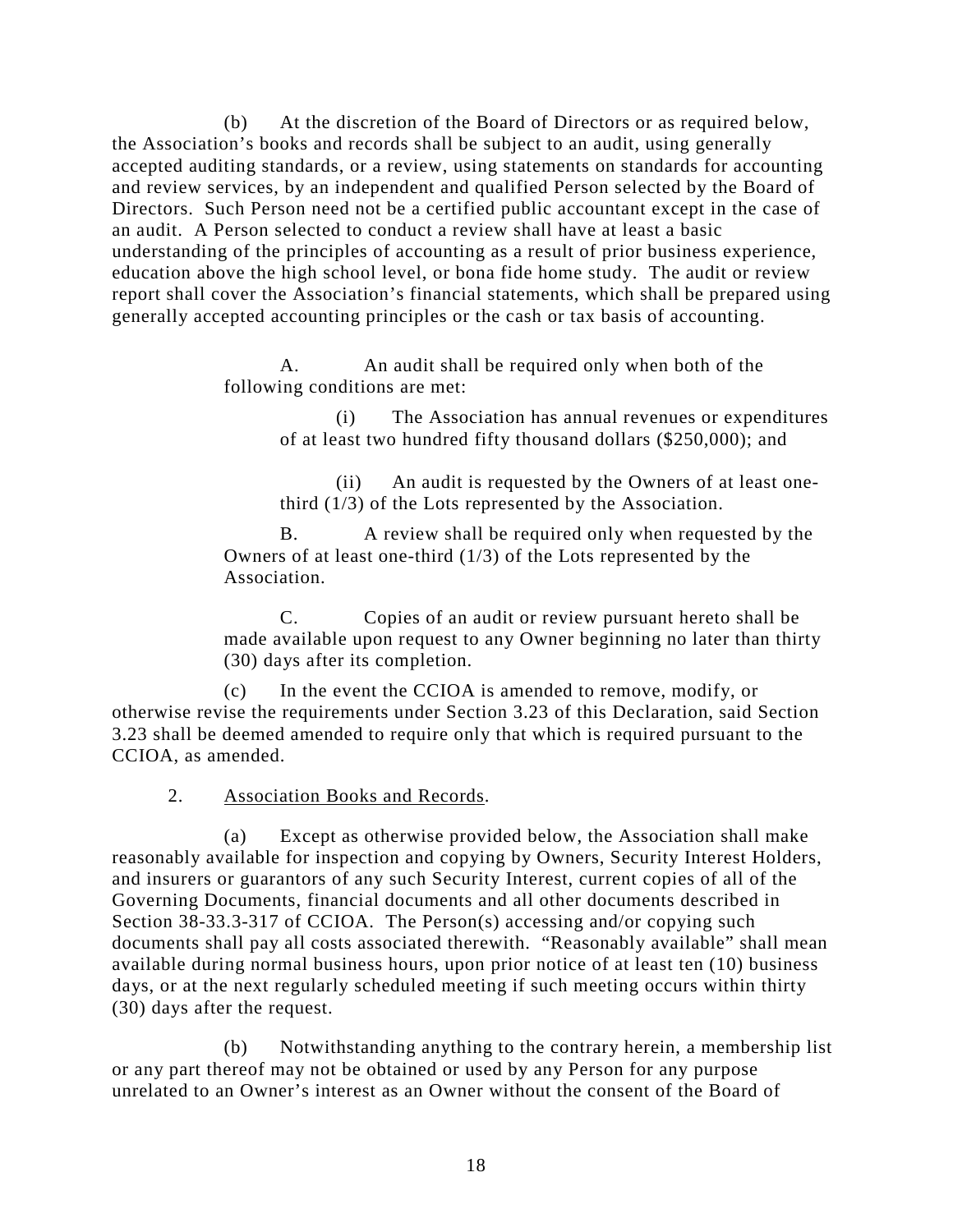Directors. Without limiting the generality of the foregoing, without the consent of the Board of Directors, a membership list or any part thereof may not be:

> A. Used to solicit money or property unless such money or property will be used solely to solicit the votes of the Owners in an election to be held by the Association;

B. Used for any commercial purpose; or

C. Sold to or purchased by any Person.

(c) The information described above shall be provided to the Owners by the Association either by (a) posting such information on an internet website with notice of the URL for such website delivered to the Owners by electronic mail or firstclass mail; (b) placing such information on a literature table or in a binder in the Association's main office; (c) mail or personal delivery; or (d) such other method as may be permitted under CCIOA. In the event CCIOA is amended to remove, modify, or otherwise revise the requirements under Section 3.24 of the Declaration, said Section 3.24 shall be deemed amended to require only that which is required pursuant to the CCIOA, as amended.

3. Statement of Account. Upon ten (10) days notice to the managing agent, if any, or to the Board of Directors, and payment of a reasonable fee, any Owner shall be furnished a statement of the Owner's account setting forth the amount of any unpaid assessments or other charges due and owing from such Owner.

4. Owner Education. At least once per calendar year, the Association shall provide at no cost, or cause to be provided at no cost, education to Owners as to the general operations of the Association and the legal responsibilities of Owners, the Association and the Board of Directors.

## **ARTICLE XVI CORPORATE SEAL**

The Association may have a seal in such form as shall be approved by resolution of the Board of Directors.

## **ARTICLE XVII WAIVER OF NOTICE**

Whenever any notice is required to be given under the provisions of the Colorado Revised Nonprofit Corporation Act or under the provisions of the Articles of Incorporation of the Association or these Bylaws, a waiver thereof in writing signed by the person or persons entitled to such notice, whether before or after the time stated therein, shall be deemed equivalent to the giving of such notice.